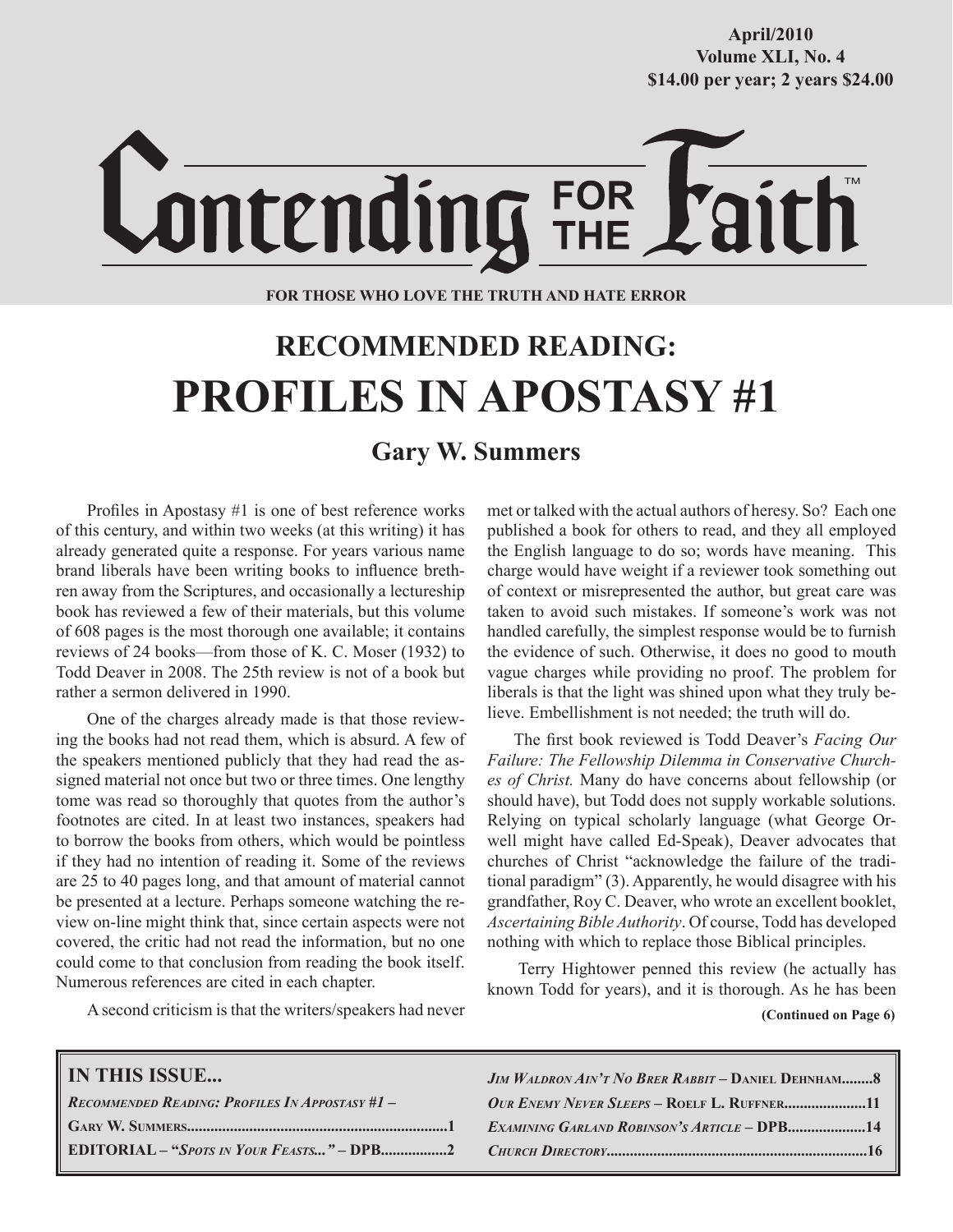

### **David P. Brown, Editor and Publisher dpbcftf@gmail.com**

*COMMUNICATIONS received by CONTENDING FOR THE FAITH and/or its Editors are viewed as intended FOR PUBLICATION unless otherwise stated. Whereas we respect confidential information, so described, everything else sent to us we feel free to publish without further permission being necessary. Anything sent to us NOT for publication, please indicate this clearly when you write. Please address such letters directly to the Editor David P. Brown, P.O. Box 2357, Spring, Texas 77383. Telephone: (281) 350-5516.*

#### **SUBSCRIPTIONS RATES**

*Single Subscriptions: One Year, \$14.00; Two Years, \$24.00. Club Rate: Three One-Year Subscriptions, \$36; Five One-Year Subscriptions, \$58.00. Whole Congregation Rate: Any congregation entering each family of its entire membership with single copies being mailed directly to each home receives a \$3.00 discount off the Single Subscription Rate, i.e., such whole congregation subscriptions are payable in advance at the rate of \$11.00 per year per family address. Foreign Rate: One Year, \$30. NO REFUNDS FOR CANCEL-ATIONS OF SUBSCRIPTIONS.*

#### **ADVERTISING POLICY & RATES**

*CONTENDING FOR THE FAITH was begun and continues to exist to defend the gospel (Philippians 1:7,17) and refute error (Jude 3). Therefore, we are interested in advertising only those things that are in harmony with what the Bible authorizes (Colossians 3:17). We will not knowingly advertise anything to the contrary. Hence, we reserve the right to refuse any offer to advertise in this paper.*

*All setups and layouts of advertisements will be done by CONTENDING FOR THE FAITH. A one-time setup and layout fee for each advertisement will be charged if such setup or layout is needful. Setup and layout fees are in addition to the cost of the space purchased for advertisement. No major changes will be made without customer approval.*

*All advertisements must be in our hands no later than two (2) months preceding the publishing of the issue of the journal in which you desire your advertisement to appear. To avoid being charged for the following month, ads must be canceled by the first of the month. We appreciate your understanding of and cooperation with our advertising policy.*

*MAIL ALL SUBSCRIPTIONS, ADVERTISEMENTS AND LETTERS TO THE EDITOR-IN-CHIEF, P. O. Box 2357, Spring, Texas 77383-2357. COST OF SPACE FOR ADS: Back page, \$300.00; full page, \$300.00; half page, \$175.00; quarter page, \$90.00; less than quarter page, \$18.00 per column-inch. CLASSIFIED ADS: \$2.00 per line per month. CHURCH DIREC-TORY ADS: \$30.00 per line per year. SETUP AND LAYOUT FEES: Full page, \$50.00; half page, \$35.00; anything under a half page, \$20.00.*

*CONTENDING FOR THE FAITH is published monthly. P. O. Box 2357, Spring, Texas 77383-2357 Telephone: (281) 350-5516.*

> **Ira Y. Rice, Jr., Founder August 3, 1917-October 10, 2001**

# *Editorial...*

# *"SPOTS IN YOUR FEASTS OF CHARITY, FEEDING THEMSELVES WITHOUT FEAR,* **..." —JUDE 12**

Al Maxey is a typical liberal—by his false doctrines *he looses where God's Word binds*. He seeks unity, or more accurately union (unity in diversity in obligatory matters) at the expense of the absolute, objective, humanly attainable Truth of God's rightly divided Word; denies that the New Testament is a Divine blueprint or pattern; despises the communicative nature of language that is necessry for any language to authorize anyone to do anything (except when he is communicating his errors); opposes logic when it opposes him, then attempts to use logic to reason with his readers regarding, of all things, that implication is simply human opinon—my how Maxey hates implication; is consistently inconsistent; upholds all kinds of music in the worship of God; fellowships the pious unimmersed; opposes placing labels on people, but then falsely labels brethren because they have accurately labeled him and his ilk for the false teachers they are; teaches that the "having been put away fornicator" of Mat. 19:9 is free to marry; **"Desiring to be teachers of the law; understanding neither what they say, nor whereof they affirm"** (1 Tim. 1:7); wresting **"the Scriptures to their own destruction"** (2 Pet. 3:15, 16) and on, and on, and on we could go enumerating Maxey's false beliefs and actions. Then surprise of surprises he declares that he does not believe in oral debating. Of course, if I were in his shoes I would not believe in it either.

From time to time Maxey e-mails his electronic paper to, according to him, one of the largest e-mail lists in the world. If most of those who comprise that list are in their thinking, beliefs and actions in religious matters anything like Maxey, it must be one of the largest lists of religious lunatics in the world. It is basicly through this medium that he propagates his errors, criticizes and castigates the faithful brethren, and crows loud and long about his accomplishments. This year he bubbled over with joy and could hardly contain himself because of his invitation to speak on the annual Tulsa, OK convention of those who **"speak great swelling words of vanity"**...who **"promise liberty,"** but in actuality they **"are the servants of corruption"** ( 2 Pet. 2:18,19).

# **NEW TESTAMENT WARNINGS ABOUT THE AL MAXEYS OF THIS WORLD**

Of such characters James warned, **"A double minded man is unstable in all his ways"** (James. 1:8). Paul further described such persons to the Thessalonians in the following words: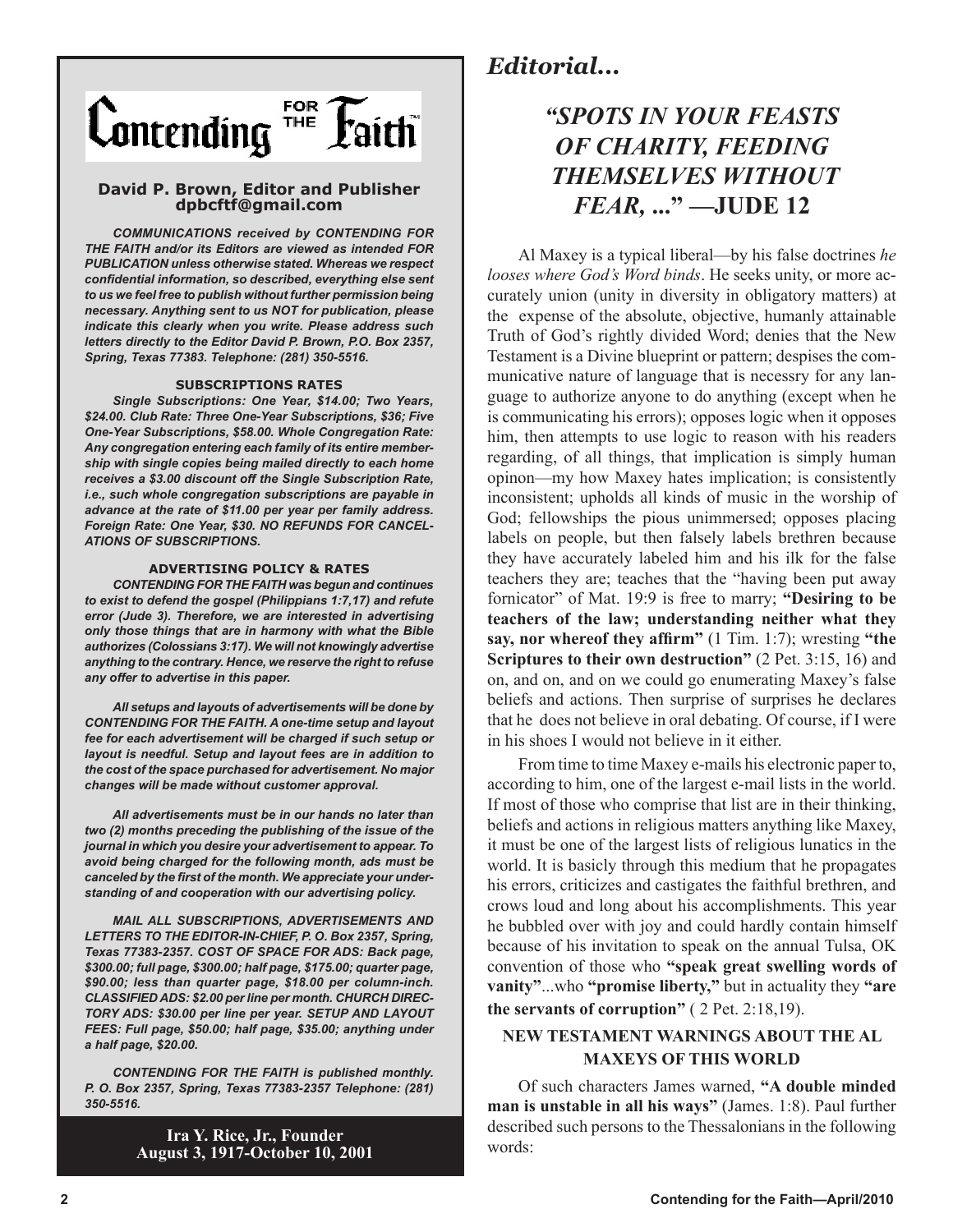**And with all deceivableness of unrighteousness in them that perish; because they received not the love of the truth, that they might be saved. And for this cause God shall send them strong delusion, that they should believe a lie:That they all might be damned who believed not the truth, but had pleasure in unrighteousness** (2 Thes. 2:10-12).

In the recent 2010 Spring *CFTF* Lectureship Maxey's MDR errors were exposed and refuted orally and in the lectueship book. Also, in at least one of the open forums his true character was documented. The apostle Paul by inspriation described such men as "**speaking lies in hypocrisy; having their conscience seared with a hot iron"** (1 Tim 4:2). The inspired apostle Peter pictured those who had **"escaped the pollutions of the world"** but were **"again entangled therein and overcome"** as **"dogs returning to their own vomit"** and **"sows that were washed to their wallowing in the mire"** (2 Pet. 2:20-22). *Obviously the Holy Spirit and the apostles Paul and Peter believed in accurate labeling and in so doing provided a divine pattern for the faithful to follow regarding recognizing and labeling the same characters today.*

# **BEFORE GOING FURTHER SEE THE TWO E-MAILS AT THE BOTTOM OF THIS PAGE.**

Stinging under the severe and much deserved rebukes Maxey cannot successfully refute, he e-mailed me (as he sometimes does) the twisted and perverted views of two of his fans who, like him, **"speak evil of those things which they know not"** (Jude 10). For they too **"have gone in the way of Cain and ran greedily after the error of Balaam for reward, and perished in the gainsaying of Core"** (Jude 11). For some strange reason Maxey thinks that comments from the unfaithful are in some way or another going to persuade me to leave the simple, plain, unadulterated Truth of the Bible for the error that he and his friends love so much. And, I suppose if I determined what is right and what is wrong, who is on God's side and who is not, on the same basis that Maxey does such things would mean something to me. But I do not and, thus, they do not. For those who choose evil over good as the Bible defines the good and the evil such remarks from those who have **"done despite unto the Spirit of grace"** (Heb. 10:29) make no more difference to me than did the death of Ananias and Sapphira

# **From a Professor at Pepperdine University:**

Bro. Al, I have been reading your Reflections for about two years now, and I always appreciate your study and thoughtfulness on the issues you discuss (especially when we might disagree on a particular matter). I am writing to you today, though, in regard to the *CFTF* lectures that recently took place. I listened to many of the lectures at their Archives page (out of what, I am sure, was more a perverse sense of curiosity on my part than anything) and heard pretty much what I expected to hear. It was disheartening, and many of the things that need to be said about that event have already been noted by your readers! However, there was one moment that, as low as my expectations were, truly floored me, and it revealed why these men are so dangerous. It was a brief moment, but none the less revealing for that fact. It took place near the end of the "Open Forum" on Tuesday (right at the 55 minute mark). David Brown was speaking about how Truth was a "narrow" thing (as narrow as him, presumably), when he unknowingly gave the game away by saying, "The gospel preached in its purity as it appears on the pages of the NT, that every faithful member of the church is charged to believe and practice, was not only designed to bring a certain caliber of people into God's family, but it was also designed to keep a certain caliber, or calibers, of people out of God's family. The church is an exclusive institution."

It's been a long time since I've heard a more satanic statement uttered by someone purporting to be a speaker for God!! Despite all their disclaimers that "liberals" charge them with "legalism," every syllable of this ungodly statement, every molecule of air that he used to utter this wicked arrogance, is suffused with a sense of merit. A "certain caliber" of people?! Would to God there had been someone in that audience who had stood up and shouted that tax collectors and prostitutes will enter the kingdom before the representatives of such an attitude! I only mention all this because I think this revealing moment would be a good subject for an exposé by you, proving to any and all who doubt it that these men are dangerous and deadly, regardless of the occasional truths they might speak. I even imagine that your experience in combat in Vietnam as a doorgunner (Thank You for your service, by the way!) could give you some apt words about "high-caliber Christians." Again, while I do not always agree with you on every issue, I thank you for your tireless efforts to expose these men and their venomous, damning "gospel" of perfectionist merit, and I wish you well in Christ.

## *URI URURURU URURURURURURURUR*

# **From an Elder/Minister in Texas:**

Brother Al, I have been a reader and fellow student of the Word with you for a couple of years now. You continually challenge me through your writings, and I am very grateful to you for your love for Truth, the Lord, and His called out body of believers. The recent news of what took place down at the Spring, Texas Church of Christ (the *CFTF* lectures) has been particularly distressing to me. My grandfather served as one of its shepherds many years ago, when the congregation was a loving, growing and active body of the Lord's people. To see what these current leaders there have done to the cause of Christ in Spring just breaks my heart. My prayer is for you and for the cause of Truth and for the oneness of the Body of Christ. I look forward to meeting you, Lord willing, at The Tulsa Workshop. God be with you.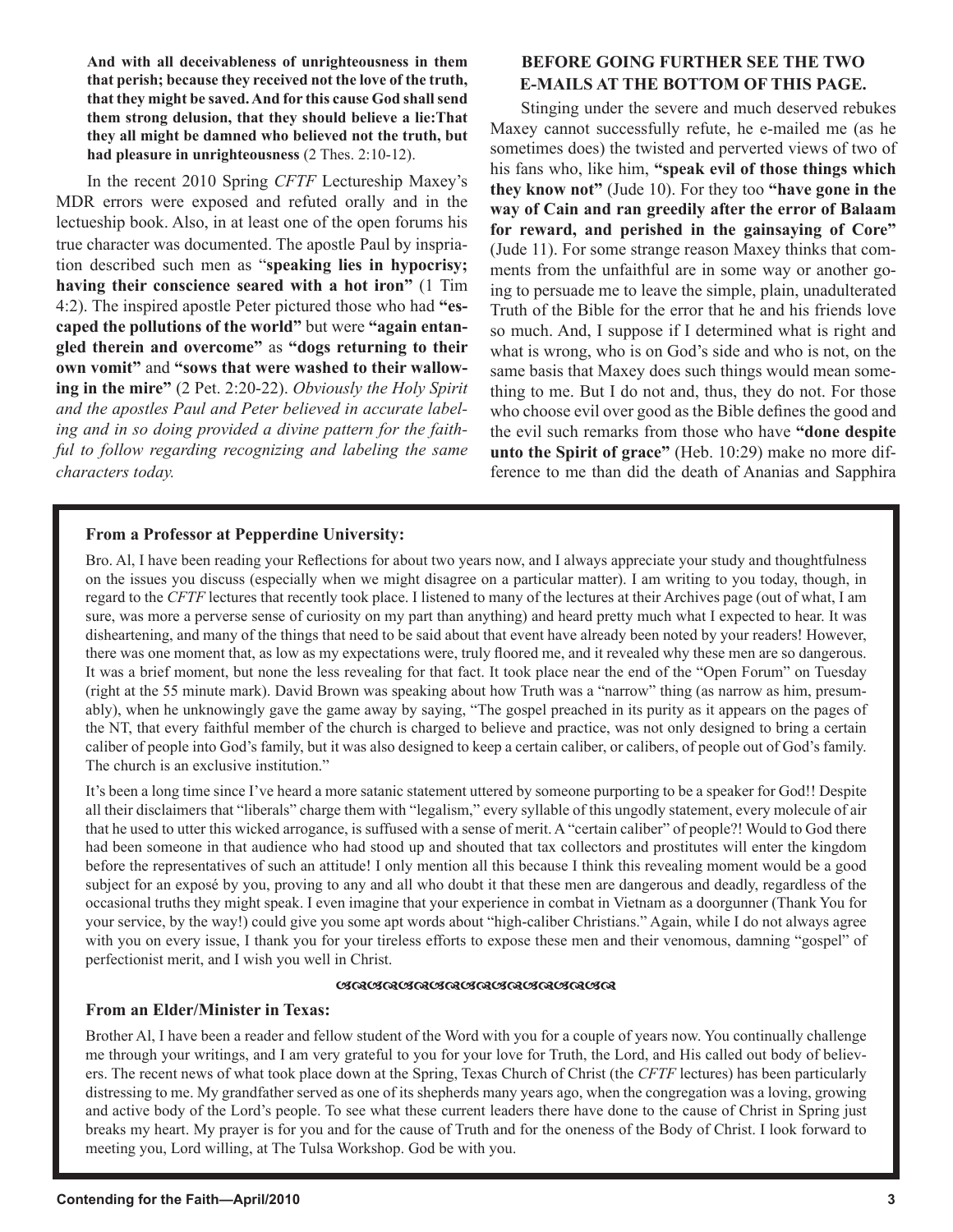# did to the Lord's church in Jerusalem—*save for the fact that the church was far better off without them* (Acts 5:1-11).

Thus, beginning in the next paragraph is my response to Al. It was sent to him via e-mail some time ago. It appears here with some changes made in it because I thought of some other things to say to Maxey and the two "irenic" brethren who wrote the e-mails appearing on page three. By the way, one of the games Al loves to play is this: he enjoys identifying those he disagrees with and hiding the identity of those who compliment and agree with his pernicious ways. So I wrote the following to Al and through him to his friends.

Why not get your loving, merciful, and "full of grace" Pepperdine professor and whomever the other person is that you quoted to explain why there were only eight people saved from the flood by God's grace through their faith in Him on Noah's Ark? No one who truly believes the Scriptures to be the plenary verbally inspired Word of God can successfully deny that Noah and his family were saved by God's grace (favor) through their obedient faith (Gen. 6:8, 22; Heb. 11:7). *Included* in Noah's Ark were all those humans of that day who believed and obeyed the Truth that Noah preached to them before the flood. All the people of that time who were not on the Ark were *excluded* from it because they did not believe and obey the Truth Noah preached. And, no matter how much they may have professed their love for Noah, they did not love him or his any more than they loved God and His Word that was faithfully and lovingly preached by Noah. But, it was God's saving Grace (favor) that was extended to them through the message Noah preached. In His Omniscience our loving God knew who and how many would believe and obey Noah's Holy Spirit inspired message. Thus, the Ark was large enough to *include* all those who did believe and obey the Truth Noah preached to them in that long ago day. As already noted, in that day, as it is today, God's grace (favor) is extended to mankind through the avenue of God's Truth (Jno. 8:31, 32; 17:17; Lk. 8:11, 15; Eph. 6:17; 2 Tim. 4:2; Heb. 4:12; Jno. 12:48). Al, is that too difficult for you to grasp? In fact, no one, not even you Al, would or could know a thing about God's Grace without it being revealed by God to us in His infallible, objective, final, complete, humanly attainable, Holy Spirit plenary, verbally inspired and rightly divided Word (2 Tim. 3:16, 17; 2 Tim. 2:15). Thus the Gospel, God's power to save, must be preached to every creature today in order for God's saving grace to reach them (Rom. 1:16; Mark 16:15; Eph. 2:8-10; Titus 2:11, 12). As to whether mankind believes and obeys the Gospel (the only way to benefit from God's favor —favor undeserved and impossible for him to earn or merit), or repudiates it, remaining in rebellion to God and doing despite to the spirit of God's Grace—is strictly up to them. Yes, Al, the Grace of God came teaching an *exclusive/inclusive* message—**"teaching us that denying ungodliness and worldly lusts** (Al, there goes your Pepperdine professor's practicing prostitute and his cheating tax collector—DPB), **we should live soberly, righteously,** 

**and godly, in this present world"** (Al, these are they who by their obedience to the teaching of Christ in the Gospel are the beneficiaries of His Grace and thus are included in God's Ark of the saved—the church of Christ, as that term is defined and used in the New Testament—Mat. 16:18; Acts 2:38, 41, 42, 47; Acts 20:28b)—DPB). But I suppose the foregoing Truths are too complicated for you, your Pepperdine professor and that other "loving" person you quoted. It is either that, or you and they simply reject the Truth on the matter. And, I am sorry to say, it is more than likely the latter in your and their cases.

Although it has been some time since I have said it to you, I have told you on more than one occasion that you too can be saved, but like those folks who died in the flood you, your Pepperdine professor, and that other unknown "loving" person will not be saved because you hate the Truth. Only you and they can change your and their disposition toward the Truth of God's rightly divided Word and, thus, God's saving Grace. It is a shame that all of you will not do so. But that is the way it is with those who have free moral agency—you can take it or leave it. Obviously, in most cases your crowd leaves it.

In view of the preceding Truths, please inform your Pepperdine professor that a prostitute can and should enter the kingdom, but not expecting and planning on continuing in her or his, as the case may be, prostitution—and in doing so begin a "Turning Tricks for Jesus Ministry." Also, the kind of tax collectors the Lord had in mind should also be in the Lord's church, but they must give up their evil ways in order to do so. Of course, if you believed the Truth of the Gospel regarding repentance you would know that. Thus, in becoming a Christian, this is the reason repentance precedes Scriptural baptism (Acts. 2:38). This is about as basic and fundamental as it gets, but you fail to understand it or you reject it out right. The latter being most likely true. Al, Peter wrote of your ancient spiritual kinfolks of the First Century regarding their torture of some of Paul's writings and other Scriptures as well in the following inspired verse.

**"As also in all his epistles, speaking in them of these things; in which are some things hard to be understood, which they that are unlearned and unstable wrest, as they do also the other scriptures, unto their own destruction"** (2 Pet. 3:16).

When King Agag saw the faithful, loving, fervent, and zealous Samuel approaching him with drawn sword, do you think that Agag thought highly of God's man at that time? But when the faithful and good Samuel began his Godly hewing of that wicked man he did not have long to think about anything, did he, Al? But, there is at least one thing in which you have become very adept and may be counted on with regularity to do—trample the pearls of God's Truth under your feet, then seek to rend the purveyor of them. What a shame that you and many others have, like the Jews of Paul's day, judged yourselves unworthy of salvation (Acts 13:46). But we will keep exposing you and yours for the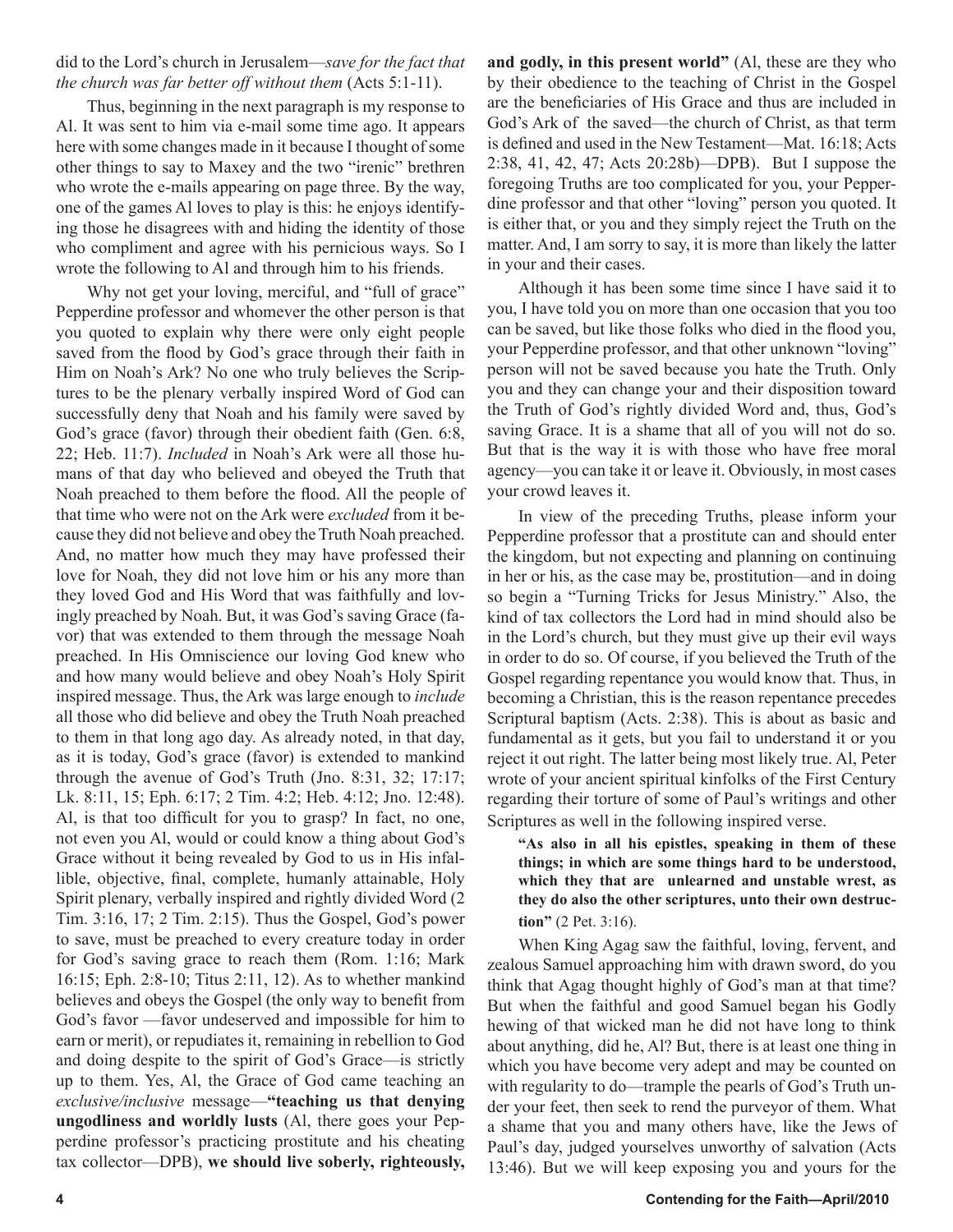to wait in our day (2 Pet. 3:9). At least you should know that you are helping the cause of Christ by giving us ample opportunities through your writings to teach the unadulterated Truth as we expose and refute your warmed over and sour denominational soup—*though such involvement by yourself in so doing will profit you nothing*. **"For there must be also heresies among you, that they which are approved may be made manifest among you"** (1 Cor. 11:19). As God used Nebuchadnezzar to purge Judah's sins, He can and does use you and other heretics to purge the church of its dross. If some day your hatred of us exercises you so much

false teachers you are as the longsuffering of God continues

that you overcome your cowardly mindset to the point that it motivates you to desire a four night public oral debate, do not hesitate to contact us. But I do not think even your outrage over the Truth we preach and our exposure/refutation of you and your friend's errors can overcome your cultivated cowardly character to the point of your being willing to enter into any kind of fair, public, orderly, oral discussion. Your yellowness is apparent to the most casual observer of your conduct, as is the low down cowardliness of the other spiritual malignant dwarves with which you love to run—including the Pepperdine professor whose outrage like yours will never be such that he will be driven to meet us on the polemic platform to defend his twisting of the Truth. But, since he is at Pepperdine it may be that he has developed a doctrine for the churches that seeks to justify what God forbids—*continuing in sin that God's Grace may abound* (Rom. 6:1). (Here my e-mail to Maxey ended.)

Apostate Rubel Shelley and his friends have renounced every New Testament identfying mark of the church along with the authoritative nature of the New Testament. In an email exchange with one of Spring's elders prior to the 2010 Spring *CFTF* Lectureship Rubel Shelly had some choice words of "love and grace" for the lectureship. Shelley's attitude toward us is clearly revealed in his words from his e-mail that follows. He wrote:

...I tell you quite sincerely that I am praying for those of you who feel it necessary to subject yourselves to the venom and evil spirit of such a program.

The hatred for your brothers you evidence as "love for God" makes me sick to my stomach. I refuse to return evil for evil, but I have no hesitation in being as dismissive of your lectureship program and intentions as Jesus was of those who were similarly guilty of misrepresenting the Father's heart in his own time.

And here is another objective truth to ponder: The children and grandchildren of those of you who assemble for the hatefilled spectacle you have announced are fleeing your churches in droves. (But you already know that!) Sadly, many of them will not join the Baptists or Presbyterians or Community Churches. They will embrace unbelief instead and will say, "If what those people are doing is Christianity, I want no part of it!" (They are too spiritually sensitive to fall for the sort of nonsense your lectureship tries to peddle.)

I hope they will come to see that what you are doing isn't

Christianity at all—just a sorry perversion of it. It is alternately narcissism and pharisaism. It is altogether unhealthy. It fosters the very unbelief you think you are fighting. May God have mercy on you—and even more on the generations you are forcing to give up on Christ because of your silly-yetevil misrepresentation of him.

/s/Rubel Shelly

Now notice the attitudes and criticism of those liberals who at this stage of their digression have only repudiated some obligatory matters set out in the New Testament. Some of these men are Dave Miller, Barry Grider, Bobby Liddell, Curtis Cates, et al. Of us Barry Grider wrote:

... These ... have been on a vendetta attacking faithful brethren throughout the Lord's church through their venomous articles. ... Brown's outlandish comments were filled with evil surmisings. ... The whole article was a total fabrication built upon nothing but lies. [They] would have us believe they are protectors of truth when in fact they have no respect for truth whatsoever. Through their writings and behavior they have demonstrated an attitude that is totally devoid of anything Christ like. They continually violate the clear teachings of our Lord concerning love, kindness, truthfulness, and forgiveness. They cannot love the church for which Jesus died and behave as they do. They are rude and crude. They are hateful and haughty. Furthermore, to be so preoccupied with the affairs of others is not normal. In reality, they behave like spoiled children who don't get their way. ... they must pitch a fit in order to be heard. The fact is, however, no one pays them much attention nor should they. The two have been isolated and marked, as they should be. ....

... through their lies, innuendo, and evil surmisings [they] ... seek to disrupt the unity of this congregation through seeds of discord.... (See *CFTF*, 1/2010, p. 3 for complete article)

Then there was bro. Bobby Liddell's Dec. 2009 *Yokefellow* article. Notice the words Liddell chose to describe us: **haughty, egotistical, angry hasty accusers, unwilling forgivers, brethren destroyers, discord sowers, congregation dividers, malicious speakers, evil surmisers, deceivers, heresy/heretic seekers, disagreeable, distasteful, hypocrites, arrogant, ungodly, and fruitless** (Bold mine– DPB). All of these terms of "love and grace" from those who do not believe in labeling others with harsh terms!

We stand today where we have always stood and speak as we have always spoken. *Now, in the light of Shelly's letter and the Grider/Liddell articles, I ask, "Who has moved closer to whom"?* **Are Grider, Liddell, et al., as Shelly wrote,** *"coming to see that what [we–DPB] are doing isn't Christianity at all—just a sorry perversion of it. It is alternately narcissism and pharisaism"?* Barry Grider's fellowship circle continues to encompass more and more of what The Memphis School of Preaching and Forest Hill church at one time strongly opposed.

#### **—David P. Brown, Editor**

ଈଈଈୡଌ

*Men are more often bribed by their loyalties and ambitions than by money*. **—Justice Robert Jackson**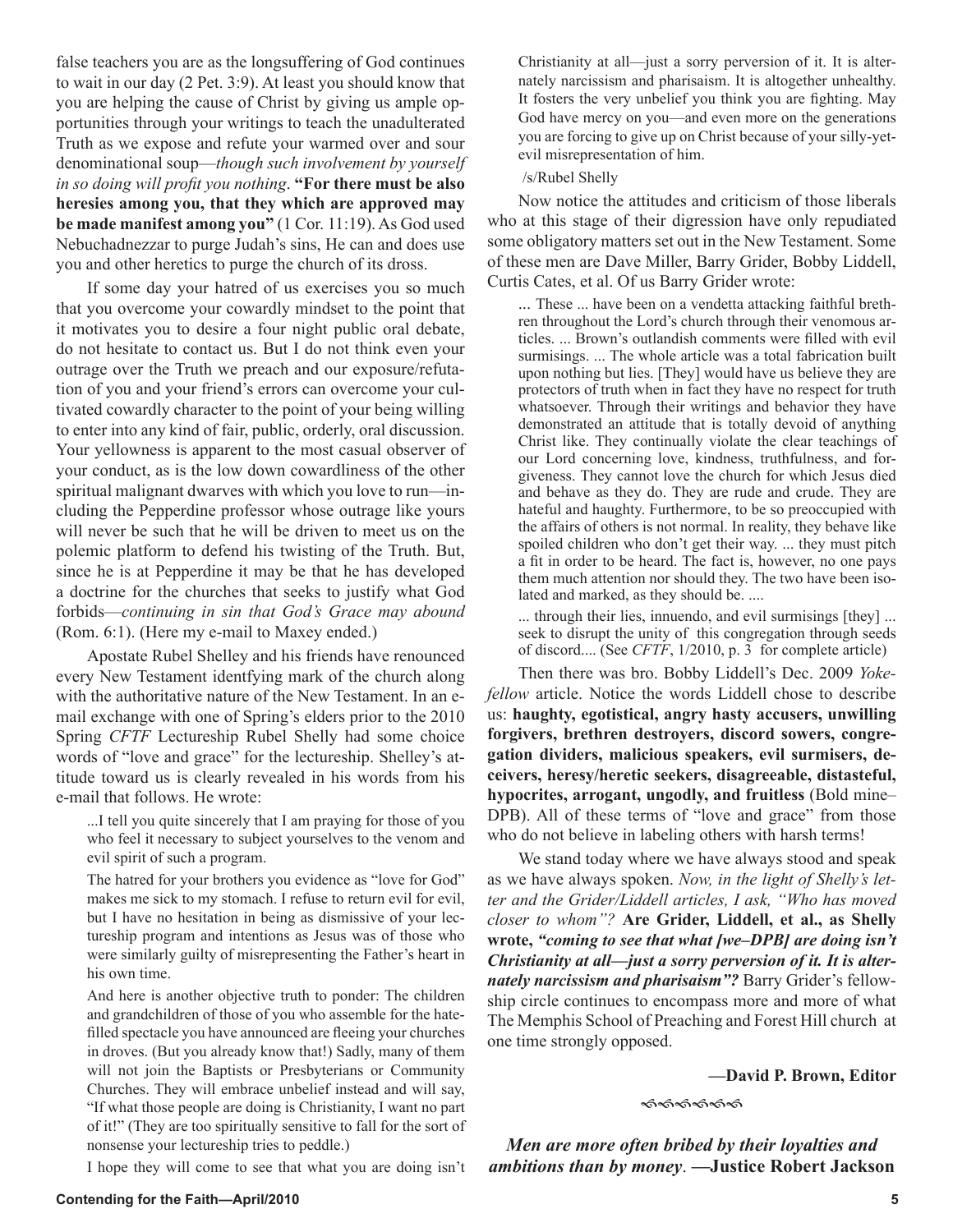## **(Continued From Page 1)**

known to do in other situations, he composed four true – false questions that are easily answered, which get at the heart of the matter. Who knows if Todd will make any better reply than others who have been asked even fewer questions by Terry? They may seem simple, but they make obvious what some are trying to hide: Are the following statements true or false?

1. NO matters of Bible teaching are heaven/hell issues.

2. ALL matters of Bible teaching are heaven/hell issues.

3. SOME matters of Bible teaching are heaven/hell issues.

4. SOME matters of Bible teaching are NOT heaven/ hell issues  $(21)$ .

The first two are false, and the second two are true. Any reasonable person must give these answers, although liberals gravitate toward #1. When stated as it is above, however, it shows that the only disagreement that can logically exist is what each of us might include in the "SOME" that are fellowship issues. Hightower offers excellent analysis of a serious subject, making humorous comments along the way. Todd's thesis, if believed, would lead people astray and cause their souls to be lost, which is the reason for the review.

Edward Fudge first published *The Fire That Consumes*  in 1982. While the book is scholarly, it is not without bias, but the reader should know that those outside the churches of Christ consider that Fudge has "become well-known as a leading advocate of the view that when the wicked die, their punishment is 'eternal' in the sense that the consequences last forever, not in the sense that the wicked experience unending torment" (86).

Fudge's arguments, spread out over 500 pages, are examined carefully. Much of what he writes is irrelevant, but he also considers most New Testament passages. It is pointed out that, as with most false teachers, he redefines key words and phrases in order to establish his case. Thus, everlasting destruction (torment that continues forever) becomes annihilation that cannot be reversed (in other words, one's extinction is irreversible). Since Fudge has had an impact both in and out of the church, it is important to consider this review carefully.

At the root of much of today's heresy are the teachings of K.C. Moser (no relation to Keith Mosher of the Memphis School of Preaching, as the different spelling indicates). The two books he is known for (and they are quite similar) are *The Way of Salvation* and *The Gist of Romans*. The headings in this chapter provide an indication of what his false doctrines were: Under "Calvinist Inclinations" are "Antinomianism" (referring to the maximization of grace and the minimization of obedience), "Imputed Righteousness," and (surprisingly) "Direct Operation of the Holy Spirit." Also from Moser's teachings came "The Man or The Plan" discussion in the early 1960s. Much historical data is included that provides a context for this discussion.

One might wonder, "Why are all of these books by apostates under review? Who cares? None of these things affects me or where I worship." People who make such comments are undoubtedly sincere but, regrettably, shortsighted. In the first place, while a Christian may be confident that he and the church he attends is unaffected by various false doctrines, he will at some time be caught off guard by a fellow member asking him if he has read one of those books. Second, what happened with Moser's writings could happen with anyone else's.

Seeds can lie dormant for years or even centuries, awaiting the right conditions to germinate and spring to life. The power is in the Gospel seed (Luke 8:11), and, unfortunately, in the seed of error as well (106).

Third, all Christians have the responsibility to contend for the faith (Jude 3). How can we do so if we do not know what the enemy is doing or the ways in which he is attacking? Not only have Christians received this charge, but elders are especially commissioned to protect the flock from the wolves (Acts 20:28). How can they be effective if they have no idea what some of the leading wolves have written?

# **Marriage, Divorce, and Remarriage**

In the past 35 years, books promoting loopholes so that unscripturally divorced people could remarry have proliferated. Daniel Denham's 64 pages on several authors are enormously helpful. The amount of research he has done (not only in the Greek, but in several other languages) is impressive (the "Works Cited" contains 59 entries). The material he presents is not too technical for most people, and the evidence is so compelling that the liberals who disagree will not be writing a refutation any time soon.

At the forefront is Olan Hicks (*What the Bible Teaches about Marriage, Divorce, and Remarriage*), who has, perhaps, written and debated more than anyone else on this topic. Brother Denham analyzes several of the passages that Hicks abuses: 1 Cor. 7:2, 27-28 and Matt. 19:6, 9 (152- 80). Also reviewed are the works of James Woodroof (*The Divorce Dilemma*), James D. Bales (*Not Under Bondage*), Lewis Hale *(Except for Fornication*), Rubel Shelly (*Divorce and Remarriage: A Redemptive Theology*), and Al Maxey (*Down, But Not Out*). Although Denham devoted 6 pages to Maxey, another entire chapter also analyzes this material. In fact, Olan Hicks gave high praise to Maxey's book, saying that it was written with "an objectivity that is refreshing" (455). Hicks would likely call refreshing anyone's views that echoed his.

Two adjacent chapters deal once more with fellowship. The first of these was also penned by Olan Hicks and is titled *In Search of Peace, Unity, and Truth*. You should remember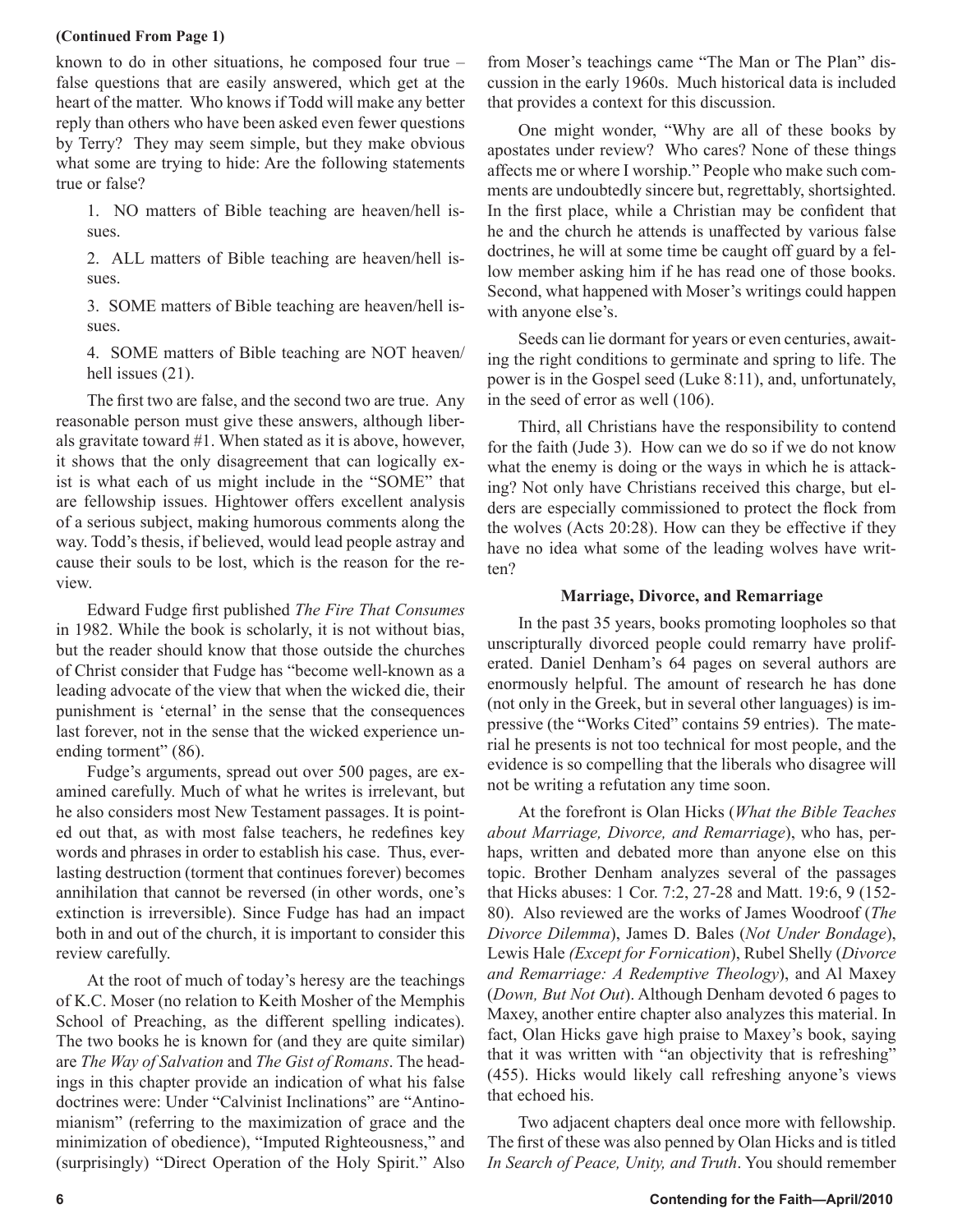that Hicks has no problem fellowshipping those who use musical instruments in worship, which accounts for his vain efforts to negate the value of lessons we all use from Noah and the ark, Nadab and Abihu, and Uzzah (216). Like Todd Deav-er, F. LaGard Smith (*Who Is My Brother?*) likewise has difficulty determining which doctrines and practices fall into the SOME that are heaven/hell issues and which may be listed in the SOME that are not. Smith proposes five levels of fellowship, but his thinking is both flawed and contradictory. Although he affirms that calling someone a brother does not make him one (244), he clearly wants those who are not baptized for the remission of sins to be saved anyway (255, 263).

Along these same lines is the book by Jimmy Allen, *Rebaptism? What One Must Know To Be Born Again*. The reviewer of this work pinpointed the essence of the book precisely when he wrote: "Allen's book is his way of convincing the brotherhood that the church needs to be more accepting to the person who defends his sectarian baptism" 281). Allen thinks that, despite what the New Testament teaches, a sufficient reason to be baptized is to obey Christ, thus ignoring Acts 2:38. Carroll Osburn also questions the purpose for baptism, whether it is "for" or "because of" the remission of sins in his *The Peaceable Kingdom* (241). He also urges fellowship even if there is disagreement on instrumental music or premillennialism (558). Osburn was a "distinguished" professor at Abilene Christian University.

## **A Summary**

Another of Osburn's books, *Women In The Church*, was reviewed for the ladies; this 40-page chapter contains 24 sources in the "Works Cited." Other professors from Abilene have also written books, although some of them have now departed the school. Among them are Ian Fair's *Leadership in the Church*; its author thinks that leaders ought to be "agents of change" (498). Others include C. Leonard Allen's *The Cruciform Church: Becoming a Cross-Shaped People in a Secular World* and his *The Worldly Church*, which he cowrote with Richard Hughes and Michael Weed. This latter book contains the denominational error that the "indwelling Spirit…enlightens our minds to the things of God" (338).

The ACU Press published Bill Love's *The Core Gospel: On Restoring the Crux of the Matter*—another attempt to loosen the boundaries of fellowship for some short list of unspecified, essential doctrines. Lynn "Big, Sick Denomination" (which he spoke in Abilene in 1973) Anderson's book, *They Smell Like Sheep*, also receives attention; one of the book's errors is approval of re-evaluating elders or just rotating them in and out "by democratic process" (356). Another Abilene apostate is Mike Cope, and his book sounds like it might be Biblical: *Righteousness Inside Out: The Sermon on the Mount and the Radical Way of Jesus.* Despite the inclusion of some good material, Cope misinterprets Matthew 23:23 (as most liberals do) (273) and thoroughly perverts Matt. 7:13-14 (277).

Teaming up with Rubel Shelly, Cope also co-wrote *What Would Jesus Do Today?* At the risk of sounding unscholarly, a "Valley Girl" response from the early 80s comes to mind: "Barf me out!" The authors simply try to make Jesus be "a proponent of their errors" (523). Instead of fantasizing about what Jesus might do today, brethren would profit more from a study of what Jesus actually did do! Equally silly is Marvin Phillips' *Don't Shoot, We May Be On the Same Side*. Most of us know where we stand, and it is nowhere near the vicinity of Marvin Phillips. He frequently makes the statement that the instrumental music question will never be settled on earth. That issue "was settled by inspiration in the first century" (360). Somehow, Marvin missed it.

No list of heretics would be complete without a mention of the modern founders of waywardness: W. Carl Ketcherside and Leroy Garrett, who co-wrote *Our Heritage of Unity and Fellowship*, that rests upon their erroneous dichotomy between gospel and doctrine. Garrett's book on The Stone-Campbell Movement is a separate chapter. Cecil Hook published the Ketcherside-Garrett collaboration, and his own work, *Free in Christ*, is examined; Hook was another one of several who believes that, if "one is to be saved, it must be totally by grace" (441). Many of these men are walking contradictions; Hook, for example, wrote that a "man need not have New Testament writings to know the will of God for holy living" (450) but then took issue with the proponents of homosexuality because it contradicts the New Testament (451-52).

One of Todd Deaver's mentors, John Mark Hicks, wrote *Come to the Table: Revisioning the Lord's Supper*. Yes, he revisions it, all right, advocating that the reader can use whatever he likes (whatever he finds meaningful) in place of the unleavened bread and fruit of the vine. The reviewer concludes of Hicks: "Logic escapes him, and sincerity is beyond his reach" (314). Another book relating to fellowship is James D. Bales' *Shall We Splinter*? that contains some misinformation and is a defense of his own actions.

The last book (mentioned in this review) is endorsed by Rick Warren, Max Lucado, and F. LaGard Smith; what could possibly be wrong with it? *Daring to Dance with God*  was penned by Jeff Walling. No, he is not still promoting the Macarena; as Max Lucado put it: "…dancing with God is learning to let go" (533). He advocates that worship be spontaneous, unpredictable, and full of surprises. Right! Sounds just like what Jesus told the woman at the well, doesn't it?

### **The Tape**

All of these reviews have centered on the books that apostates have written, but one chapter is written about a sermon that was given at Brown Trail on April 8, 1990 on the subject of the re-evaluation and reaffirmation of elders. The sermon that Dave Miller preached that day is included in the chapter (127-39). The one crucial piece of information that the reader must remember when reading this sermon is that the sermon must be viewed in the context of what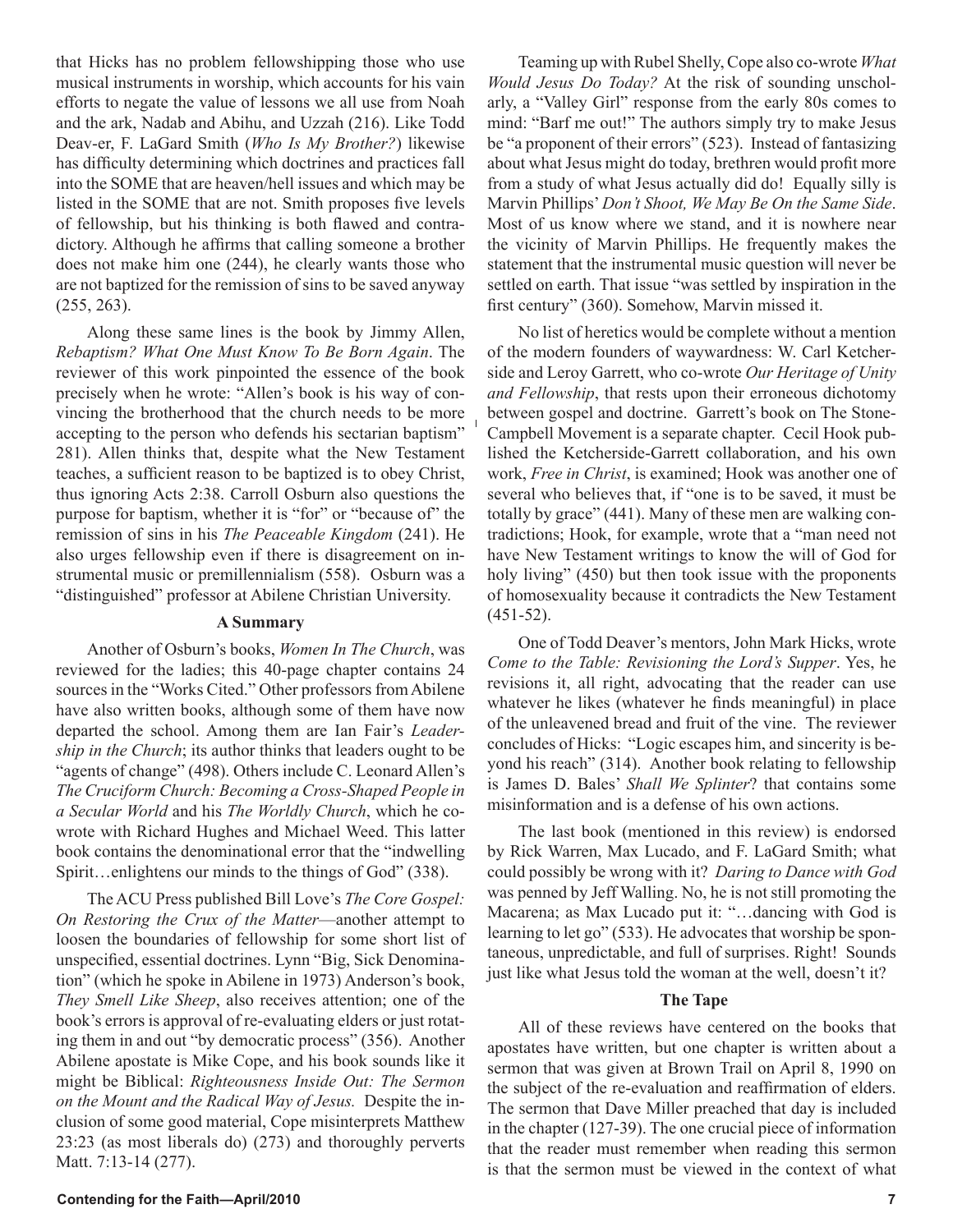Brown Trail practiced! It cannot be divorced from that situation in order to try to give Dave Miller an alleged benefit of the doubt. There is no doubt! While considering this chapter, the reader must remind himself that Dave Miller has told brethren repeatedly, "I have never done anything wrong (in connection with this practice) that I need to repent of."

Following Miller's Brown Trail sermon is the statement released by Dave Miller, which many of his defenders have erroneously called his statement of repentance. It is no such thing; remember, he asserts he has nothing of which to repent. Dub McClish's careful and thorough analysis of that statement follows. The reader would see many problems with the statement for himself, but McClish's keen scrutiny brings to light a number of important points worthy of consideration.

All of those who have been assured by Dave that he never did anything wrong (one preacher recently lost his job because the congregation he was working with, in their naivete, believed what Dave told them) should think about his guarantees while reading this chapter. Why would anyone accept a personal assurance in lieu of facts? The situation could not be any clearer, and Dave (by his own admission) has never repented of it (since he never did anything wrong). Why, then, are brethren so eager to fellowship a brother that is clearly in error? Does genuine brotherly love overlook someone's sins?

The value of this book is several times the meager price of \$20 plus shipping. The hours of research that went into its production will only be worthwhile if brethren buy it and read it. Elders especially need to know the teachings of these false teachers—before they surface in their own congregations—and how to deal with the various doctrines highlighted in this volume. It may be ordered from Contending For The Faith at  $(281)$  350-5516; e-mail dpbcftf@gmail.com.

> **—South Seminole Church of Christ 5410 Lake Howell Road Winter Park, FL 32792**

*The clown usually gets more applause than the sage, for people would rather be entertained than caused to think.*

# **Jim Waldron Ain't No Brer Rabbit\***

# **Daniel Denham**

Jim Waldron issued yet another alibi attempt for his scurrying from the debate negotiations with David Brown on the subject of MDR, this one from Jim's October 2009 Bulletin Briefs (BB). It was in response to the August 2009 issue of *Contending for the Faith* (*CFTF*), edited by David. Jim began his alibi by reprinting the story of "Br'er Rabbit and the Briarpatch," by Joel Chandler Harris. Jim has some strange notion that he is "Br'er Rabbit" and either the editor of *CFTF* is or I am old wily "Br'er Fox."

That Jim has decided to leave the Himalayas (see our previous article dealing with his first attempt at an alibi) to travel to fairy-tale land is somewhat entertaining, but hardly addresses the many blunders, self-contradictions, and dilemmas inherent in his warped teaching on MDR. Jim now claims that he likes it down in the "briar-patch," but he has evidently never experienced some of the briar-patches of South Alabama (LA, or Lower Alabama, as it is known to the locals). The only reason I would go into them is for blackberry picking. It would probably be most entertaining to see him actually navigate through one of them, but the way he has been dodging, ducking, and running for cover, that may just be what he would like! In fact, is that not why "Br'er Rabbit" sought by his form of "reversed psychology" to be thrown by "Br'er Fox" into the patch? Was it not specifically the idea of "Br'er Rabbit" to use the briar-patch for cover in order to keep from being made into a plate of hasenpfeffer? Is this Jim's point? Is he admitting to dodging, hiding, and cowering from David Brown like a rabbit running from a fox? In fact, he even shows a picture of himself holding a copy of the August *CFTF* while he stands in a briar-patch. I suspect, though, he did not really go very far into the briar-patch.

Still, Jim Waldron is really no "Br'er Rabbit." And his alibi still does not touch the material that we have put forth dealing with his thoughtless butchering of the MDR texts of the Bible, especially Matthew 5:31-32, Matthew 19:9, and 1 Corinthians 7:10-11.

But, you know, the image does have some illustrative usefulness. Down on the farm we had what we called a "bush-hog" that was very effective in dealing with briarpatches of all kinds. Whenever we needed to clear a field, we just hitched it up behind the tractor and took off. And guess what happened to the rabbits hiding in the field? They had to run for more cover elsewhere! *CFTF*, just like that old bush-hog, keeps mowing down Jim's hiding places and driving him deeper into the thorns and thickets of his own deceit.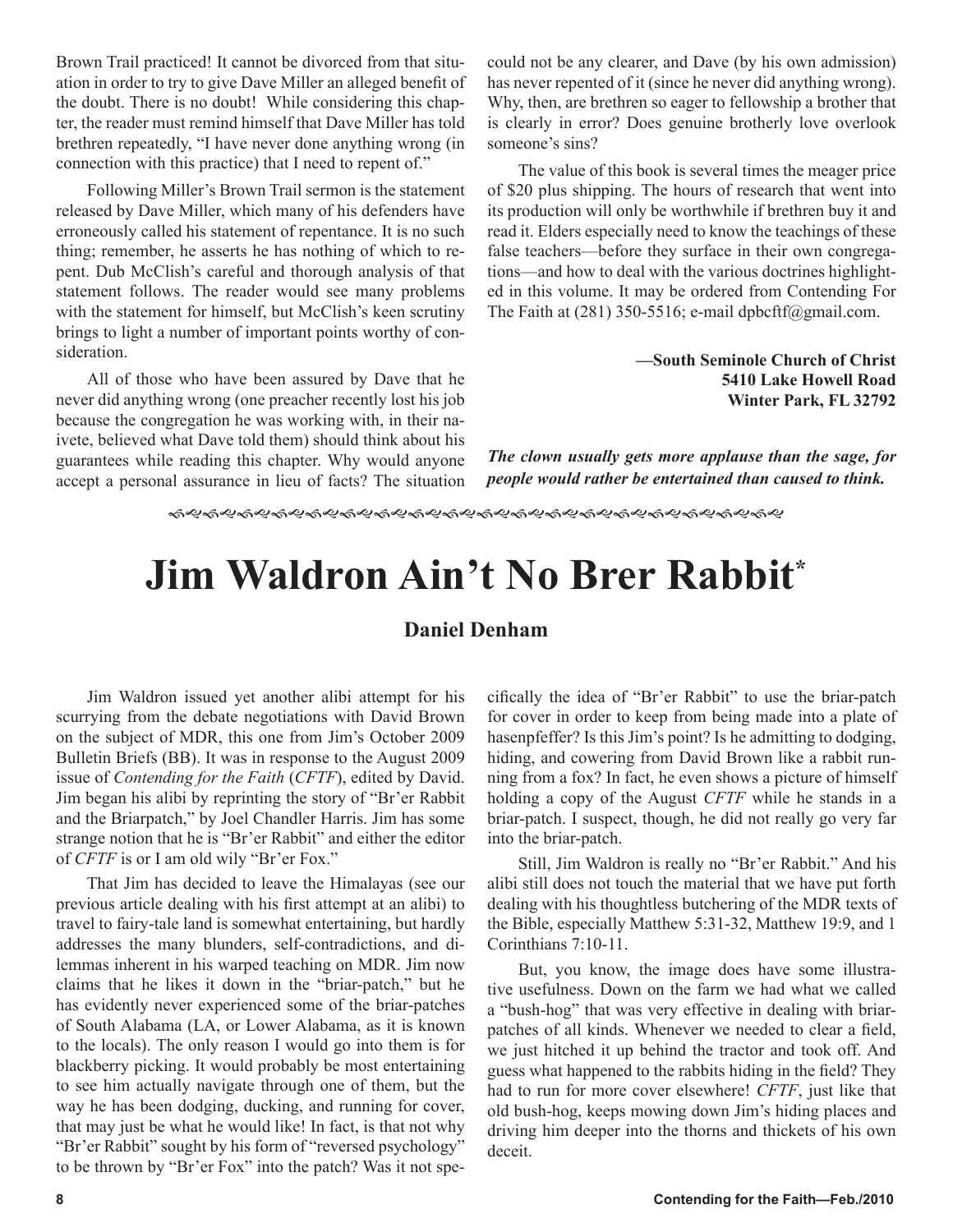This newest foray into forging an alibi begins with his denial that he believes "that man's law countermands God's law." What was stated is that his doctrine implies that to be the case. If he does not believe that it does, then it is only because he has chosen to be inconsistent relative to the consequences of his doctrine. That we cannot help! It is not "the imaginations of" our hearts but the implications of his doctrine that are troubling "Br'er Jim" as he scurries about looking for refuge.

Next "Br'er Jim" accuses his detractors of holding to "the doctrine of the neo-waiting game known as 'mental divorce'." Jim seems proud that he has concocted two names for his opposition in order to misrepresent and demonize their position rather than dealing with it. I answered these false charges in a lecture at Spring, TX a couple of years ago in the lectureship on FELLOWSHIP: FROM GOD OR MAN. The material refuted this blatantly dishonest charge by Jim is in the lectureship book and is fully documented. To this day neither Jim nor any of his cronies have tried to answer it. When one can only fall back on clichés and contrived nomenclature as Jim does, it demonstrates how both morally and logically bankrupt his teachings are.

Let Jim pop up out of his rabbit hole and deal with the material, and then let us have at it! Until then he is the one seeking to hide his "discomfiture" by deceits and lies rather than dealing with what we actually have said on the subject. Our convictions are on the record, both orally and in writing! We have written numerous articles and delivered a number of recorded lectures dealing with this subject, and yet Jim Waldron and his comrades have not sought to address even one argument that we have made on the subject of MDR at odds with their position. The evidence speaks for itself. Instead, he wants us to adopt his warped perceptions and contrived depictions regarding what we believe, and not deal with the real facts of the case. He is not being honest in the matter.

After poisoning the wells by his contrived depictions of our position, Jim claimed that it "flies in the face of the very first thing recorded from our Lord's lips on the question of marriage, divorce, and remarriage (MDR)…." He then quoted Matthew 5:31-32 as the text in question. He makes his assertion but makes no real argument to show that we reject the teaching of the text. But "Br'er Jim" needs to demonstrate that we do not believe what the Lord taught in Matthew 5:31-32. *He has made the accusation. Let him prove it!* If he cannot prove it, then he needs to repent of the lie. The fact is that we believe all of the words of the text, evidently more than he does, because we apply the exceptive clause properly to the text while he ignores the full force of it. *Is the woman in the second independent clause the same woman put away in the first independent clause?* Let Jim answer it, if he dares, and see what comes! But I will not hold my breath waiting for him or his colleagues to address it.

Even in his BB article, instead of dealing with the text

and making a cogent argument upon it, he merely quoted it and asserted that he has thus proved his case. He then had the added gall to claim:

It deeply grieves these brethren that I apply the term, "mental divorce," to their doctrine, but I had not heard of such until I read it in an article published by Brown in 2002, from the pen of brother Terry Hightower in which he himself applied it to his teaching on MDR (See *CFTF*, September 2002).

*No, what bothers us is the fact that the charge of believing in "mental divorce" is false, and Jim knows that to be so.* We established that fact in our exchange with him reprinted in the August 2009 issue of *CFTF*. As I noted in my previous article dealing with Jim's alibi on his web site, this is the only note he seems to be able to blow upon his trumpet. He misrepresents us and he misrepresents Terry Hightower on the matter, as Terry's letter to him in Jim's divorce packet also shows. Furthermore, Jim even misrepresents and rewrites the history of the matter as to his involvement in the dispute. He claimed that he had never heard of this phrase before Terry's article, yet he admitted in writing to David Brown and me that he knew of the controversy between *CFTF* and the Southwest church in Austin, TX over MDR. He also knew that Terry's article was in response, at least in part, to the errors of and the charges made by some from the Southwest church, especially from the school, and a particular false teacher, Stan Crowley, a Southwest alumnus and preacher for the church in Schertz, TX. Also, this false charge of "mental divorce" has been leveled by some of the anti-cooperation brethren against some of their own. The claims he made here are but more attempts to find cover instead of addressing the real issues. But "be it hedge, or log, or e'n miry bog," Jim cannot hide from the Truth.

As his alibi search progressed, Waldron then tried to bring his own material to the attention of his readers – never mind that such in logic is called "special pleading" when one seeks to suppress the contrary facts of a case. We have been aboveboard in publishing full documentation of all pertinent materials, including the writings of Jim Waldron himself, to our readers. Why does Jim not want all of the

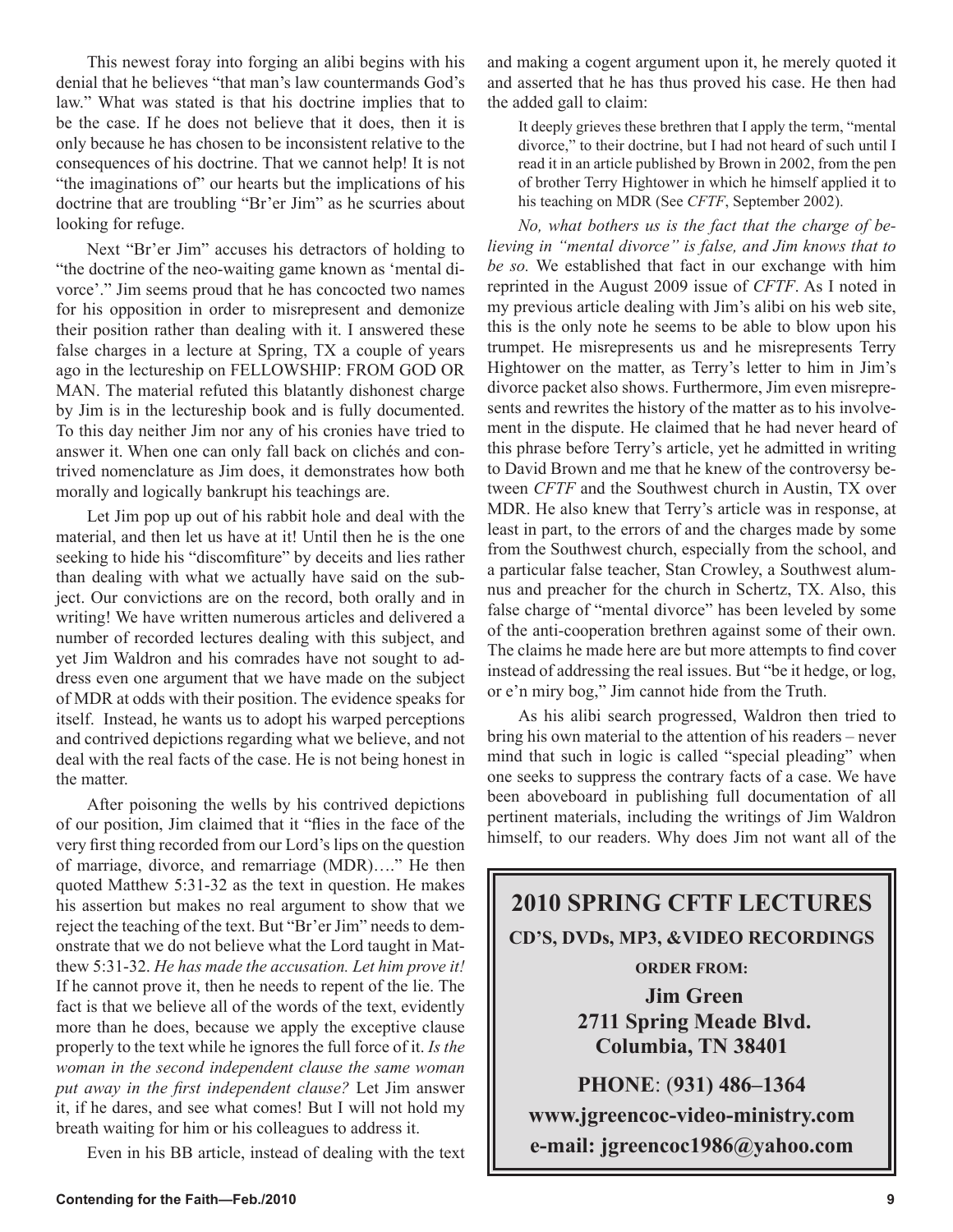facts to be seen and weighed? He clearly is upset over the August 2009 issue of *CFTF*. Why should he be, if he has nothing about which to be concerned? Why would he not want to post our material on his web site alongside of his, so that his readers could decide for themselves instead of being propagandized? Might it be that he realizes how lame his case really is in the face of the proper exegesis of the texts involved and the numerous self-contradictions and blunders of his own position? Did we see "Br'er Jim" bob his head or pat his foot? Or maybe it was a bit of twitch of his nose we saw as he tries to determine which way to run now!

For example, Jim affirmed in some of his material in his self-celebrated "Mental Divorce Packet" that a civil divorce that is not on the grounds of fornication severs a Matthew 19:6 marriage bond, regardless of God's will in the matter, provided one of the spouses in the marriage is the one who initiates the divorce instead of the civil state. He also endorsed the material of Mike Glenn, a co-worker of Jim's who teaches the same error (see below). Yet Jim also endorsed the material of Eddie Whitten, which denies that very teaching!

But that is not all there is to Jim's hypocrisy on this subject. In the debate book he advertises right along with his "Mental Divorce Packet" he affirms that a civil divorce that is NOT for fornication does NOT sever a Matthew 19:6 marriage bond. Let him address this self-contradiction honestly and openly rather than hiding behind his clichés and contrived monikers. Let him address the text of Malachi 2:14, wherein Malachi declares that the woman unscripturally divorced by her Hebrew husband is still his "companion and wife by covenant." Jim knows that to do so is deadly to his doctrine. Yes, indeed, those briars would be feeling mighty cozy when the rabbit doesn't want to be found out!

Jim closed his second alibi piece with a monologue about his suffering, but did not address even one salient point in the dispute. Poor ole "Br'er Jim"! His self-pity party is both demeaning and deceitful. One would think that Jim Waldron and his supporters are the only ones who have suffered "the slings and arrows of outrageous fortune." What is truly sad, brethren, when one who has preached the Gospel as long as Jim Waldron has done now feels compelled to replace arguments with assertions, reason with historical revisions, and evidence with whining. Jim had no problem when the editor of *CFTF* took to task the likes of Rubel Shelly, Mac Deaver, and Max Lucado; in fact, Jim even authored articles in the past for the paper. But now "the Crossville Bunny" wants to warn one and all because the editor would dare question the substance of his case.

In fact, Jim claims now that "many God-fearing men have endured the wrath of those at CTFT [sic]..." As he does not name these "many God-fearing men," we are left to wonder if he has reference to the aforementioned Rubel Shelly, Mac Deaver, and Max Lucado, among others. Maybe he even refers to folks like Al Maxey, John Mark Hicks, Rick Atchley, and possibly even Olan Hicks, who shares belief with Jim that a civil divorce that is not for fornication severs a Matthew 19:6 marriage.

Ironically, Olan Hicks, the very one whom Jim debated in 1977, also affirms, like Jim, that man, by a civil divorce that is not for fornication, can – has the innate ability to – put asunder what God has joined together. Hicks teaches that Matthew 19:6 does not mean that man cannot put asunder what God has joined together (cf. Olan's book *What the Bible Teaches about Marriage, Divorce, and Remarriage*, pp. 10ff.).

As I have noted, Mike Glenn, co-worker of Jim Waldron at Crossville, also affirms in Jim's special MDR packet, "Some people erroneously take the phrase, 'let not man put asunder,' as saying that it is impossible for man to break up a marriage," and then proceeded to try to prove that contention ("Explicit and Implicit Truths of Matt. 19:1-9 with Diagrams," The Mental Divorce Packet, edited by Jim Waldron, p. 20), which Jim obviously embraces despite his own statements in the Waldron-Hicks debate back in 1977. Interestingly, Jim has also claimed that he still holds the same view he affirmed in that debate, despite the fact that he also endorses the contrary view of Mike Glenn. He cannot have it both ways. The two views are simply not compatible!

Mike Glenn's view of the marriage bond is the exact same as that of Olan Hicks. *Why then has Jim not withdrawn from Mike Glenn over this error? Instead, he approvingly includes Mike's false doctrine in his divorce packet thus undermining the truth through it.* It is no wonder that Waldron does not want to deal with propositions that show this obvious correlation with the teaching of Olan Hicks relative to the nature of the marriage bond! I wonder if Jim believes it to be a "badge of honor" to hold the exact same view as Olan Hicks on this matter? No, rather than being "a dead opossum" drying in the sunshine, Jim has chosen to be a running

# **FREE CD AVAILABLE**

*Contending for the Faith* is making available a CD-ROM free of charge. *Why is this CD important? ANSWER*: It contains an abundance of evidentiary information pertaining to Dave Miller's doctrine and practice concerning the re-evaluation/reaffirmation of elders, MDR, and other relevant and important materials and documents directly or indirectly relating to the Brown Trail Church of Christ, Apologetics Press, Gospel Broadcasting Network, MSOP, and more.

To receive your free CD contact us at *Contending for the Faith*, P. O. Box 2357, Spring, TX 77383-2357, or email us at dpbcftf@gmail.com.

**If you desire to have a part in the distribution of this important CD you may make your financial contributions to the Spring Church of Christ, P. O. Box 39, Spring, TX 77383.**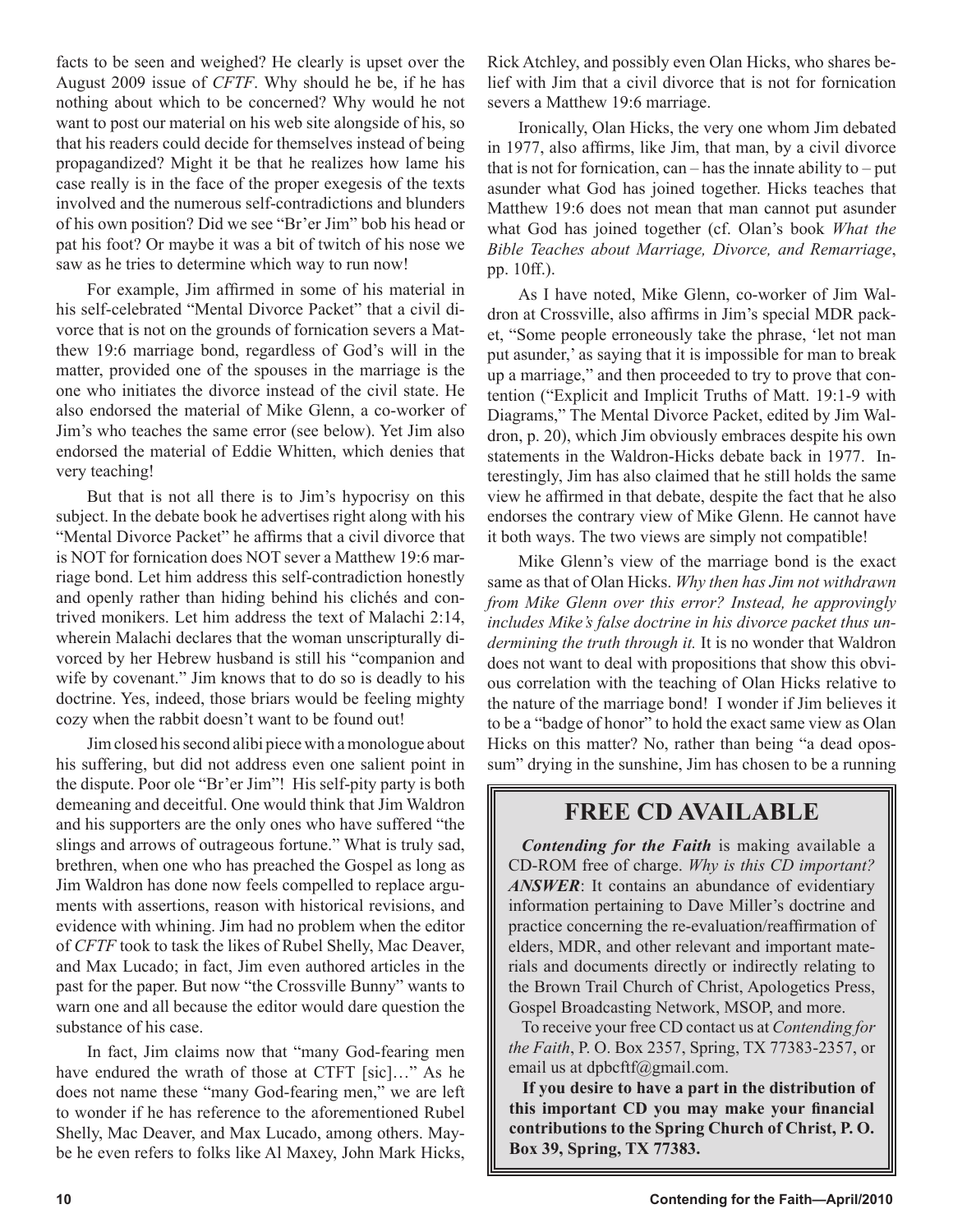rabbit looking for some hidey holes on the issue.

One thing can be said relative to Olan Hicks that cannot be said about Jim on this point. Olan is, at the very least, trying to be consistent with his many other errors on the subject of MDR, while Jim is involved in a clear self-contradiction on this point that he does not intend to correct. He knows that to correct his self-contradiction would be disastrous for his other theories, especially relative to the application of the exceptive clause in Matthew 19:9 to the second independent clause. His subterfuge in trying to paint his opponents as denying that fornication is the only Scriptural ground for divorce does not hide this fact.

in the literal sexual sense of the term, unless the original marriage is considered by Him to still be intact? Jim is being deceitful about this glaring self-contradiction in his position, which has been brought forcefully to his attention. Some of those holding to Jim's view, also like Olan Hicks, are now redefining the meaning of "adultery" rather than give up their false view concerning the marriage bond. Meanwhile, instead of proving his own case, "Br'er Jim" scurries about looking for better cover. All the while, the bush-hog keeps mowing down the briar-patch!

> **—607 72nd Street Newport News, VI 23605**

How can God view a second marriage as "adulterous"

**\*My copy of Harris' work omits the apostrophe in "Brer."**

**ଊଔଊଔଊଔଊଔଊଔଊଔଊଔଊଔଊଔଊଔଊଔଊଔଊଔଊଔଊଔଌ** 

# **Our Enemy Never Sleeps**

# Roelf L. Ruffner

It is amazing how Satan strives to enter into all of the affairs of men on this earth. He is truly our "adversary" (1 Pet. 5:8). Whatever good and fruitful work we are involved in as Christians, he pokes his head into it.

As with many of you I have followed the controversy over bro. Dave Miller since its inception in 2005. It grieved me thoroughly since I am a graduate of the Brown Trail School of Preaching (BTSOP), class of '92. Dave was an instructor at the school during those years and director the last year I was there. Overall I must think he did a good job as instructor during my time there. I had maintained some contact with him since then, but not close contact. I read his book *Piloting the Strait* and recommended it to others. About 2003 or 2004 I started hearing about the upheaval at the Brown Trail church of Christ and the school that involved Dave Miller. Some students were dismissed and most of the full time faculty quit. I tried to talk with some of my former teachers about what was happening but they all remained mute. One said that he would not go back to the school as long as Dave was in control. At the last lectureship at Brown Trail I attended Dave spoke at the alumni meeting but the issue was not broached by him.

In 2005 as the Dave Miller/Apologetics Press saga unfolded I was disgusted by what I read. When I had attended BTSOP the split in the church caused by the false doctrine of Elder Re-evaluation/Reaffirmation (Elder R/R) was not discussed and unknown to me until much later. I only knew

that there had been a split and some of the elders had resigned. I do recall that Dave taught this doctrine in class sometime during my second year. As I remember it was unanimously rejected by the students in that particular class and Dave did not mention it again. Marriage Intent was also discussed briefly by Dave in class one day. Unfortunately, I have found no documentation for these classes so far in my records, only my memory.

I last saw Dave in February of 2006. I had spoken at the Annual Spring Lectures in Spring, Texas, and was waiting at Bush Intercontinental Airport to fly home. He was on his way to the West Coast. We greeted one another and he asked me what I was doing in Houston. I explained. He then said, "You don't believe what they are saying about me do you?" I responded, "I don't know Dave, you tell me?" As he turned away from me he said, "You need to contact the elders (Brown Trail?)". With his back to me my final words were "Dave, I'm praying for you". I remember the encounter distinctly, as if it were yesterday. (Recently, I learned that Dave recalls the encounter differently, saying that I was the one who rejected his attempts to explain things. Perhaps he is confusing me with someone else.)

In August 2007 my family and I moved to Cheyenne, WY, to work with the brethren at the High Plains church of Christ. I believed that we were blessed with a good work. The brethren seemed to desire straight Bible teaching and preaching. They were good to me and often complimented

HELP CFTF GROW! —Sign up at least five new subscribers in 2010 Send subscriptions to: P.O. Box 2357–Spring, Texas 77383–2357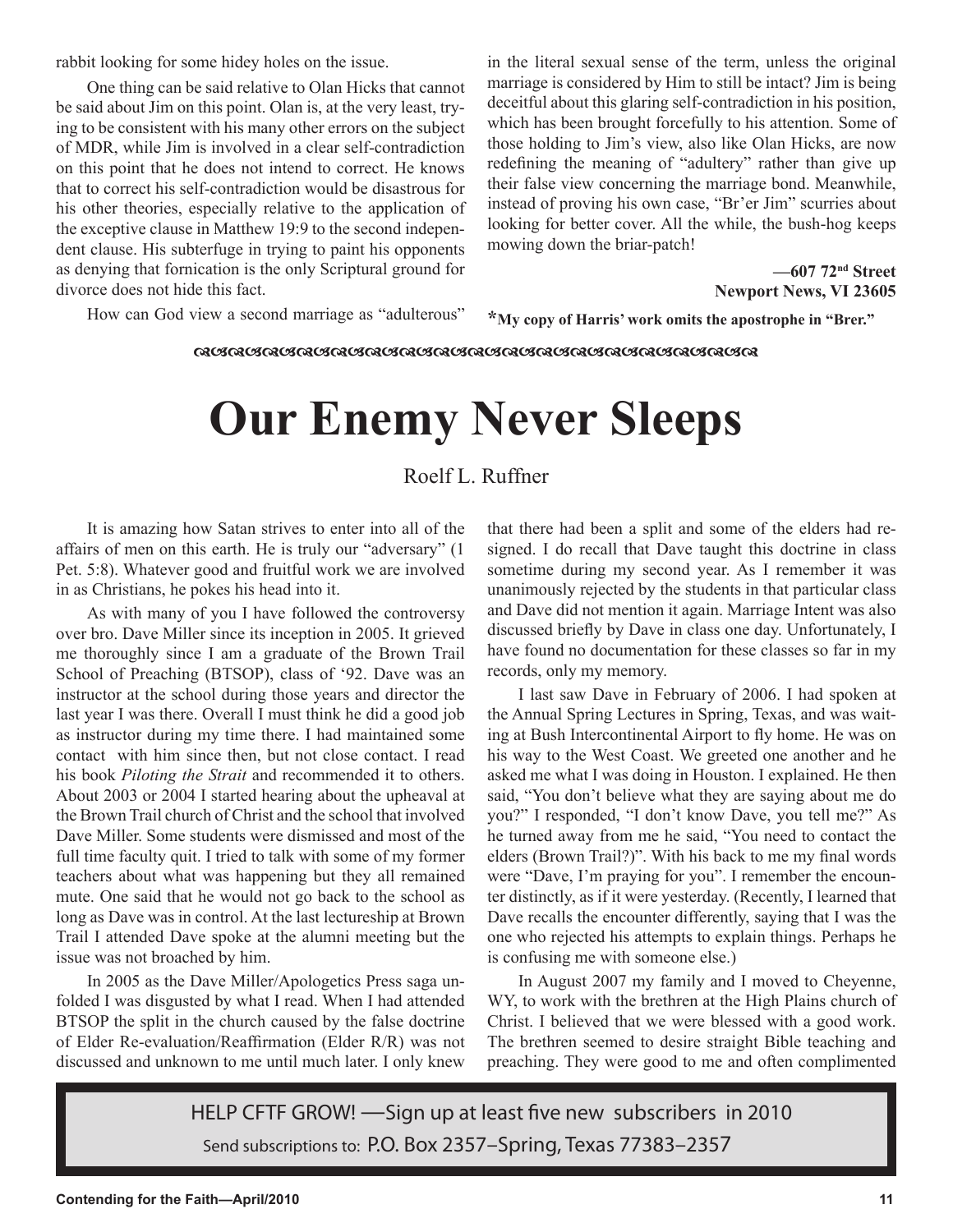my sermons. During my stay of 29 months ten souls were baptized (five by the members). Unfortunately, we had to withdraw fellowship from five brethren (2 Thes.3:6). One brother's wife left him and we helped him to pick up the pieces of his life. I believe that my time at High Plains was some of the most productive years of my preaching life.

Yet Satan never sleeps. He is always around the next corner causing harm. The salary for the preacher at High Plains had been overseen by the eldership of the Morrison, TN Church of Christ since about 2000. They had also helped them to remodel their current building. They had been very fair and prompt in dispersing the support funds to me. In return I sent a bimonthly report of my work to them as well as a copy of the weekly church bulletin to one of the elders by e-mail.

This relationship changed in June of 2009 when I contacted the elders at Morrison (Dawson Campbell, Johnny Parker and Glenn Woodlee) and asked to finally meet them and perhaps speak before the congregation. A few days later I was contacted by bro. Campbell who agreed for me to come and speak "if it will not violate your conscience." I was taken aback and asked why. He said that they supported Gospel Broadcasting Network (GBN) and Memphis School of Preaching (MSOP). (On occasion I had put articles in our bulletin concerning the issue of fellowshipping Dave Miller. Why they did not inform me of their fellowship practices earlier, I do not know.) I asked him if I could come anyway and talk with them. He agreed for me to come the last weekend in August.

I traveled to Tennessee with much apprehension. But I was determined to give the eldership the benefit of the doubt concerning this issue of fellowship and, to honestly and fairly present the facts to these brethren and so give them the opportunity to change their minds. **"Recompense no man evil for evil. Provide things honest in the sight of all men"** (Rom.12:17). I intentionally told none of the men of the congregation of my ultimate plans. I wanted to find out the position of the elders before I accused them of anything. The brethren knew that Dave Miller was a marked, false teacher. Everyone in the congregation received *CFTF* and brethren Jess Whitlock, Tim Cozad (who was the local preacher for several years before me), David Brown, and Danny Douglas had spoken on this issue during gospel meetings in Cheyenne. I had preached two sermons on the subject myself.

I was treated graciously by bro. Dawson and his wife where I stayed. Sunday morning I spoke at two congregations in the area who were supporters of the High Plains work and I spoke that evening at Morrison. Before my sermon that evening I met with two of the elders (bro. Woodlee was absent) and a deacon for almost an hour. I informed the brothers that I was speaking for myself, not the High Plains congregation. As thoroughly as I could in that limited time period, I explained the issue of fellowshipping Dave Miller and the unscripturalness of the false doctrines he has taught. I was met with almost total silence. I intentionally stopped several times and asked if there were any questions. All they would say is that they had already talked to someone about this matter. (One brother did question a reference I made to brother Garland Elkins. He had held gospel meetings at Morrison in the past. I promised to send him further information.). As I finished I added these words, "Brethren, I have nothing to gain and everything to lose by talking with you." I left these brethren with a packet of information: a CD of sermons and articles gathered by bro. Michael Hatcher, copies of articles, a list of MSOP graduates & former honorary alumni who reject MSOP's fellowship practices and a personal note by me. I asked them out of respect for me to examine the evidence thoroughly and let me know their decision.

I determined not to inform the brethren at High Plains of the particulars of my meeting until the elders contacted me first. Finally, on Wednesday evening, October 21st at 9:00 p.m., I received an unscheduled conference call from all three of the elders (Campbell, Parker and Woodlee) as well as the preacher at Morrison, bro. Roger Comstock. Bro. Parker informed me at the beginning that the call was being tape recorded. I agreed. At the end of the call I requested a copy of the tape. The elders refused this expected courtesy unless I agreed not to share the tape with anyone. I refused and my protests were ignored. This is why my writing of the conference call will be from recollection.

Once again the elders were silent during the whole hour. It turned out to be a two way conversation between myself and Roger. Most of what I heard was the standard arguments of defenders of Dave Miller. Roger did indicate that he had personally talked with Dave recently (a rare interview!). He said that there was no procedure in the Bible for the removal of elders, so such was an internal matter. I kept bringing him back to the unscripturalness of Elder R/R. Roger indicated that he had problems with brethren "marking" others as false teachers. He asked me if I realized that my "circle of fellowship" was growing smaller and smaller. I maintained that as long as the Lord was in that circle I was satisfied.

I do distinctly recall asking the elders and Roger if they had examined the packet of information I had left with them in August. None of the elders indicated that they had looked at it. I rebuked them for this slovenly behavior (cf.1 Thes. 5:21). Roger claimed that he had listened to part of one of Dave Miller's sermons and had also read an article by bro. Dub McClish. He said that Dub had falsely written that Acts Chapter 6 applied to the selection of elders. *Later, it came to me that this was the argument Dave Miller had made in his sermon on Elder R/R, not bro. McClish!*

I promised the elders that I would discuss this with the men of High Plains at our next men's business meeting (I had already planned to do this before they phoned.). At the November 8th meeting I informed the men of my meetings with the Morrison elders over their fellowship practices. I remember making this statement, "I can't fellowship these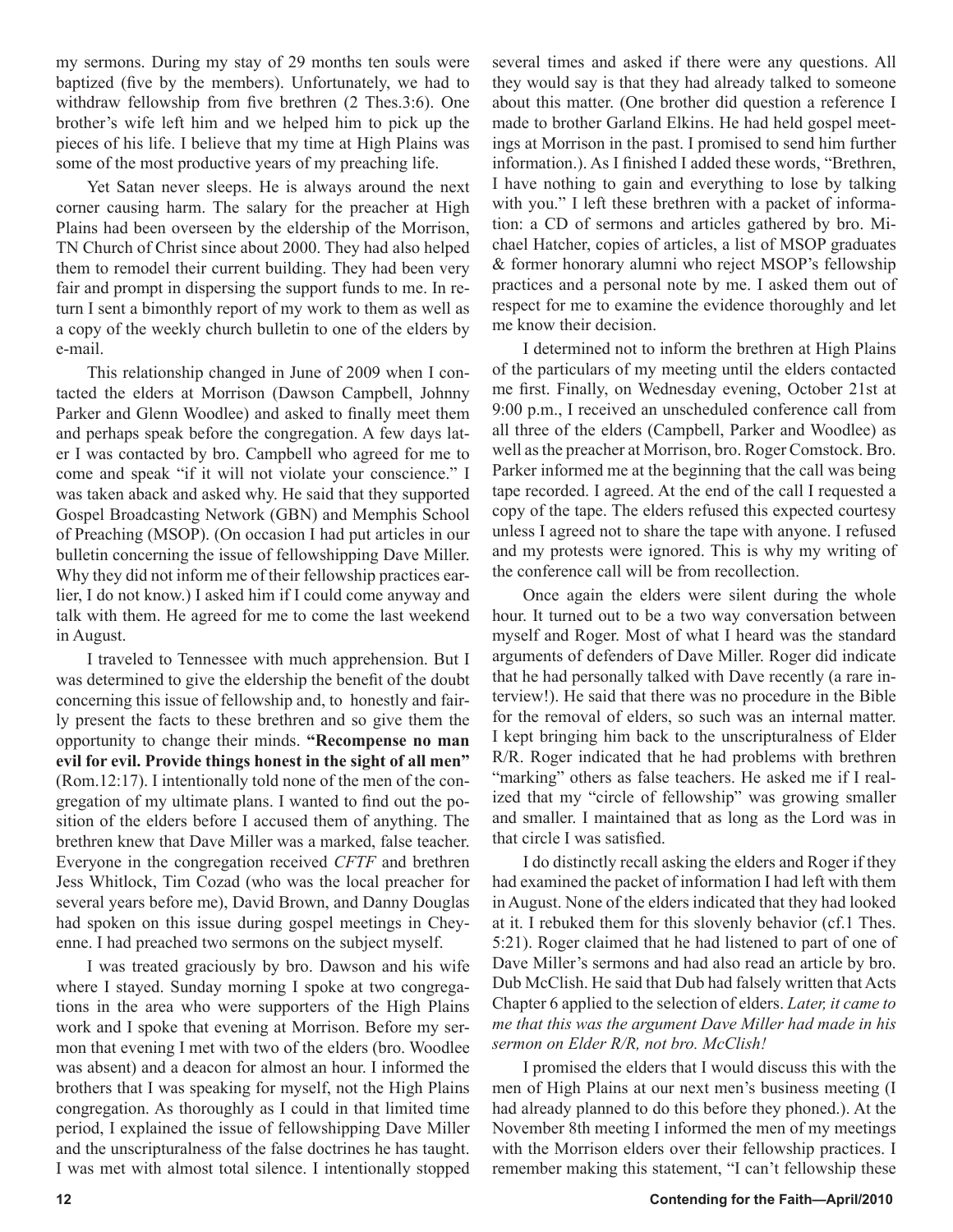brethren, and I hope you can't either." I requested that the men make a decision whether or not to continue receiving support. If they did decide to maintain their relationship with Morrison I would have to move. The men unanimously agreed to support me directly from the church treasury until they could come to a decision. In the meantime I recommended that they allow me to look for another congregation to oversee my support. They agreed. In the meantime I agreed to supply them with information concerning Dave Miller and the false doctrines he has taught and promoted. I was relieved by their attitude, but not for long.

A week later, Saturday, December 15th, I received a call from one of the brethren that the men had decided to contact the eldership in Morrison by a conference call and I was not invited. What followed were a series of secret, unannounced meetings by some of the men. I was informed by two of the men that they needed more information. I readily complied by passing out information before worship and sending e-mails to all the men who had access to a computer. One of the men, bro. Kurtis Briggs, showed himself to be the ringleader of this rebellion. He personally called a business meeting one Sunday evening where I was thoroughly castigated. I defended myself from the Scriptures; which the defenders of Dave Miller claimed I was using to avoid answering questions. I remember one exchange over whether or not Dave had repented. Some maintained that Dave may have repented privately to God. Kurtis made this heretical statement, "I guess Dave Miller needs to pray to you, Roelf." I rebuked him before the men.

I soon realized the main reason for their opposition – family and friendship ties. Some of the men mentioned that they had friends and relatives in congregations that fellowship Dave. They said that I was forcing them to disfellowship them. I said that was not my intent. Only they could make that decision. They should supply them with the information about what Dave has taught.

I think that there were many clandestine, unannounced men's meetings which I was not informed of. There were probably many visits and phone calls made concerning this matter. I was witnessing a sordid example of "church politics." I was determined to not take that road. I was available to anyone who wanted to learn the truth. During this period a few members contacted me, very few in my opinion. I was not on the phone or visiting members seeking their support.

One Sunday Kurtis had it announced that any of the men who wanted to listen to the tape of my conversation with the Morrison elders should meet at the building that afternoon. I had heard that the elders had sent a copy of the tape to one of the men of the congregation. I attended that meeting. After several minutes the tape was not played and two of the men motioned for me to come to the foyer. There they insisted that I leave because "I already knew what was on the tape." I protested since I was a member of the congregation and had a right to hear the tape. I soon saw that my objections were futile and left.

I also learned from one of my supporters, bro. Gary Summers, that he had been contacted by someone at Morrison saying that he was invited to a meeting of my supporters to discuss my work at High Plains. I knew nothing of this meeting. In my last conversation with the Morrison elders I brought this to their attention and asked why I was not informed of the meeting and allowed to defend myself. They tried to tape this meeting as well but I refused. After a heated conversation bro. Parker declared that since I would not "change," any support from them would stop immediately. But that did not end my contact with the eldership. A few days later, on November 24th, I received my support as was usually the case that time of the month. I immediately tried to contact the deacon at Morrison who usually oversaw this. He never returned my call. After a waiting a week I mailed a personal check for the amount to Morrison, assuming that a mistake had been made. After several days waiting for my check to clear the bank, I called bro. Campbell and politely asked him to please cash my check. He replied "Yup!" and that was the extent of the conversation.

The crisis came to a head the first week in December 2009. I found out later that most of the men of the congregation were in a December 3rd conference call with the Morrison elders and Dave Miller. Dave Miller came off as "honest and sincere" to some. *There it was learned that Dave thought he had nothing to repent of by teaching and promoting Elder R/R.* 

I received a phone call from bro. Will Armagost on Saturday night December 5th asking me to appear before the men at the church building. I refused since this was not a scheduled announced meeting. Since I would not come to the meeting he proceeded to read a prepared statement which accused me (among other things) of "usurping authority" by meeting with the elders at Morrison without the knowledge of the men. (I had previously apologized before the men if I had offended anyone by meeting with the elders. I thought my apology was accepted.) I cannot recall all the particulars of the statement since I never saw it. I asked him if all the men had agreed to it. He claimed that the three men who were not present had agreed to it by phone. I later learned this was not accurate. I acknowledged the statement, then I said goodbye and hung up the phone.

Sunday morning, December 6th, I was prepared to resign at the close of the worship service. My plan was to go as quietly as possible. I assumed I would be given time to find a place to preach. Before Bible study was to begin I was asked to go to the small office room in the back. Most of the men of the congregation were present. I was told that since I "hung up on them" (*I did not!)* the night before they wanted to inform me that I would neither preach nor teach that morning. I was accused of bringing division to the church and other ridiculous charges. I told the men of my plan to resign that morning and to start searching for a place to preach. Kurtis said that for me to stay I must agree to accept money from Morrison. I refused to violate my conscience.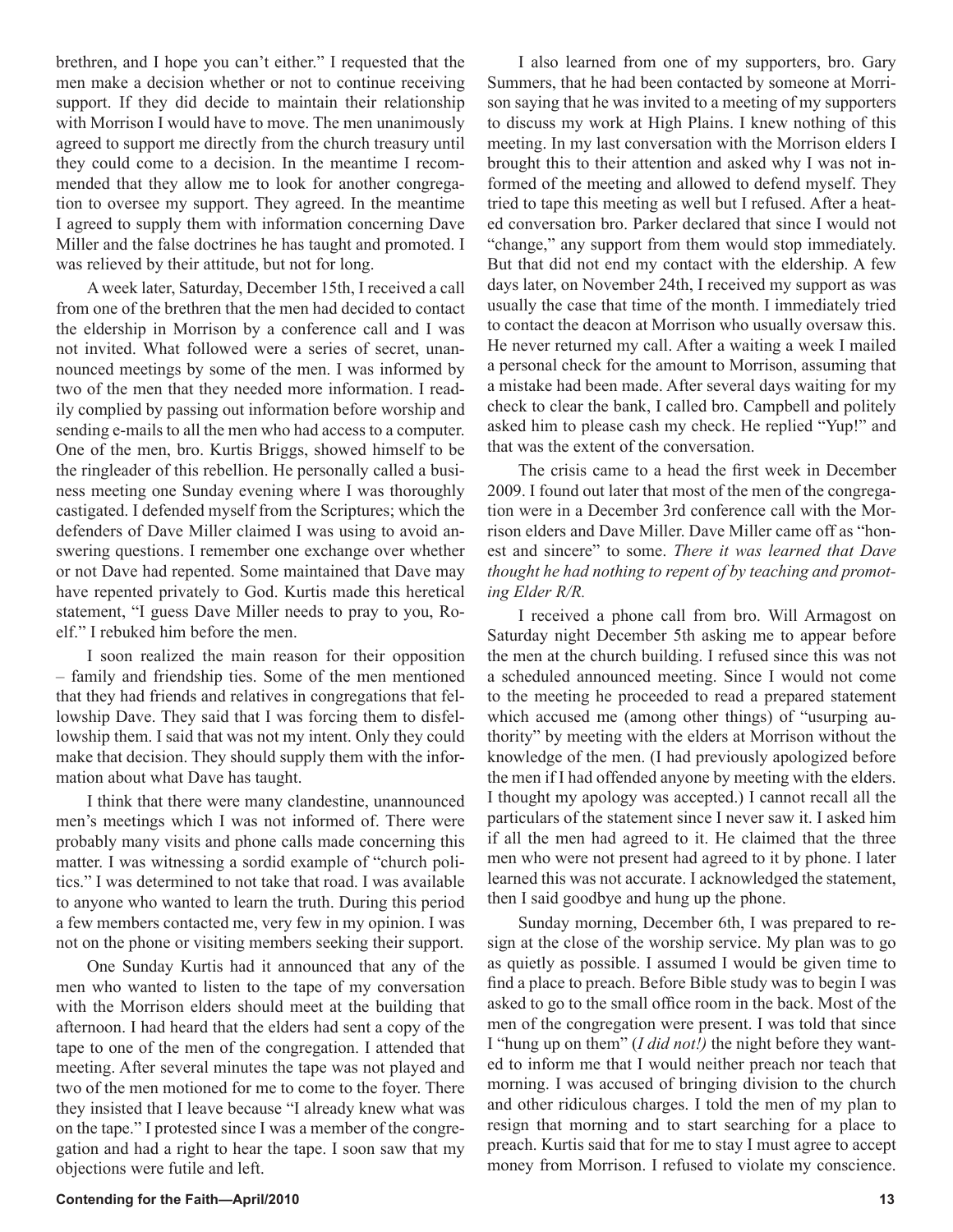(The only man present who stood up for me in that meeting was bro. Mike Allen. Later two of the men apologized to me.) After a time I realized that it was useless to reason with them so I told them my family and I were leaving because we could not worship God in such an atmosphere. The next week I was handed a check for 1 ½ month severance pay by one of the members.

I know that many of you have undergone ordeals worse than mine. Many of my preaching brethren have been treated far worse than I was. But the sense of betrayal and the unchristian attitude I witnessed was heartbreaking. Yet what happened to me is secondary to the violation of the bride of Christ in Cheyenne, WY and in Morrison, TN. Forsaking the Truth for the sake of family, friendship and money has been a constant theme throughout the Dave Miller/Apologetics Press/ GBN/MSOP/OABS debacle. It is the naked thrust for power, the lack of Christian leadership, the unscriptural/unethical treatment of brethren and the rejection of the Savior's law of brotherly love.

But I am also thankful. I am thankful that I was given the privilege of defending God's Word publicly and privately. I am thankful for prayer and God's Word that sustained me through those difficult months. I am thankful that this chapter in my life has taught my family and me the value of Truth and the preciousness of His church. I am thankful for those few faithful brethren that I confided in and the good counsel they provided.

Let us pray for the peace of spiritual Israel and the repentance of bro. Dave Miller, my former teacher and friend, and his protectors. Most of all, let the faithful remain so and help to build up what remains of the bride of Christ in our country.

> **—11651 246th St. Lawrence, KS 66044**

# **EXAMINING GARLAND ROBINSON'S ARTICLE** *UNDERSTANDING 2 JOHN 9–11*

# **David P. Brown**

In editing the paper *Seeking the Old Paths (STOP)* bro. Robinson and his writers correctly oppose many false doctrines and *CFTF* commends that action on their part. In this article he has done a great job in setting out the Truth of 2 John 9-11. He clearly and correctly points out what he understands the passage to teach and states specifically what those points are. But I am going to go through his article and pose some questions for him based on his correct conclusions regarding the teaching of 2 Jno. 9-11. My questions and comments will be in italics.

Second John 9-11 reads:

**Whosoever transgresseth and abideth not in the doctrine of Christ, hath not God. He that abideth in the Doctrine of Christ, he hath both the Father and the Son. If there come any unto you, and bring not this doctrine, receive him not into your house, neither bid him God speed. For he that biddeth him God speed is partaker of his evil deeds.**

Many of my brethren act as if these three verses did not exist in the Bible. Surely they have been there all along. I know they have as long as I have lived. Actually, it is God's inspired Word written by the apostle John. All of God's Word is inspired and profitable to equip us to be beneficiaries of that heavenly home (2 Tim. 3:16–17; 2 Pet. 1:3).

According to the practice (actions speak louder than words—Mat. 7:16) of many brethren, we now believe the denominational doctrine of "once saved always saved." It seems that no matter what one may teach as doctrine he is still accepted and used by congregations, schools, and brotherhood papers. One can teach anything anymore and some will still use him. What must one teach before he no longer teaches the doctrine of Christ? How far must one go before brethren will cease to count him faithful and "bid him God speed?" If one taught theistic evolution, instrumental music, Christians in all the denominations, facets of Pentecostalism, the Bible is not inspired, or the church of Christ is a "big sick denomination," would this be going too far? Not according to many! Yet we have brethren teaching these very things that are still used every day and counted as faithful "Gospel" preachers. If this is not "once saved always saved," I would like to know what it is. Is there such a thing as a false teacher (preacher) among the churches of Christ today? Not according to many! Many act as if there is no such thing! It seems that everyone is accepted. Brethren, let me tell you, there is an over abundance of false teachers! If there was one, it would be too many. But we know there will be some (2 Pet. 2:1–3) and that they are necessary that "they which are approved may be made manifest among you" (1 Cor. 11:19). *[Does bro. Robinson believe he has been guilty of the same thing in his failure to refute Dave Miller's errors and openly oppose those who advocate the continual fellowship of Miller although he has never confessed his sins regarding the r&r of elders and his errors on mar-*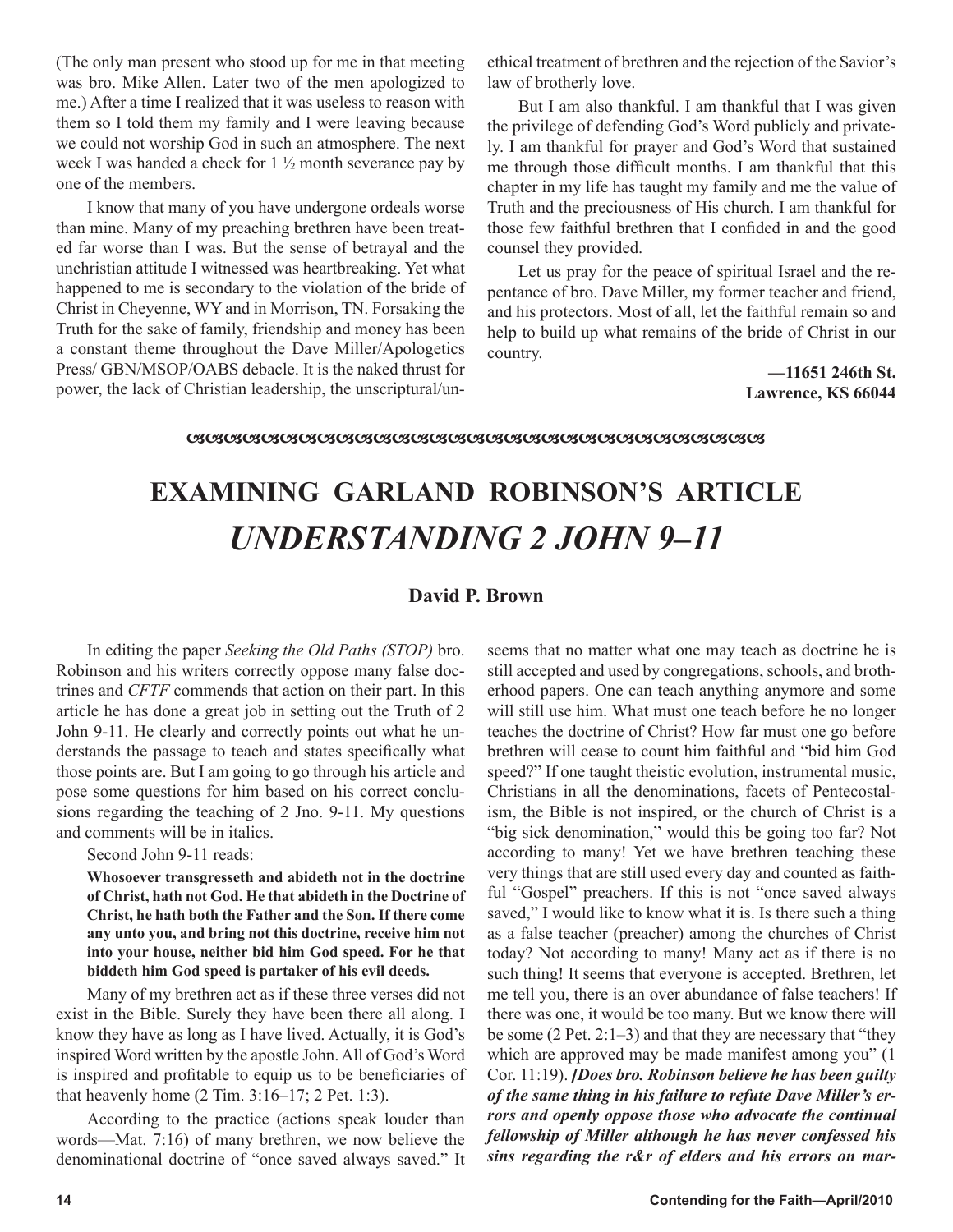# *riage, divorce and remarriage? Does Robinson think that he has an obligation to oppose Miller, et al., on the pages of STOP?]*

Perhaps I misunderstand what 2 John 9–11 teaches. If I do, I wish someone would please correct me. Do I misunderstand? *[Is it not the case that Robinson sees the Truth of the passage, but fails to consistently apply what it teaches to all to whom it applies—David Miller, et al.?]* 

I understand this verse to mean that any person who does not hold to and teach the Doctrine (Gospel, teaching) of Christ is not in fellowship with God. That is, he is out of favor with God, does not meet God's approval, and consequently is lost in his condition. Is this a misunderstanding? *[Does Dave Miller and all those who continue to extend fellowship to him "meet God's approval?"]*

I understand that no matter how much good one has done or maybe even is doing in some areas does not overshadow (out weigh the bad) the fact that he may hold to and/or teach some false idea concerning the New Testament. This soul may be teaching thousands about Christ and still transgress (go beyond, against) Christ's law in another area. Is this a misunderstanding? *[Does Dave Miller, Curtis Cates, Bobby Liddell, Garland Elkins, Barry Grider, the Memphis School of Preaching, the Forest Hill congregtion, the Southwest congregation, Austin, TX, the Southwest School of Bible Studies, the Gospel Broadcasting Network, Apologetics Press, et al., fall into the category of people Robinson has described in the preceding paragraph? If not, why not?]*

I understand the passage to mean that one who believes, teaches and abides in the Doctrine of Christ has both the Father and the Son; that the individual who does so is in good standing with God, meets His approval, and will therefore be saved eternally if he continues in his present condition. Is this a misunderstanding? *[Is this the condition of those noted at the end of the last paragraph?]*

I understand that if one comes to me (or anyone else, for that matter) and does not hold to and teach the doctrine of Christ, I am not to receive him as if he were a faithful teacher of God's Word, and if I do, I am as wrong as he is. Is this a misunderstanding? *[Is this the spiritual condition of Miller, Cates, Liddell, et al. ?]*

I understand that I am not to "bid God speed" to anyone who does not teach the Truth. I must not give my approval to them nor desire success in their efforts toward which they work. If I do, have sinned. Is this a misunderstanding? *[Does Robinson tacitly "bid God speed" to Miller, Cates Liddell, et al.?]* 

I understand that if I aid and encourage them in any way, I am just as guilty as they are concerning their false teaching even though I may believe and teach the truth myself. Is this a misunderstanding? *[Does it apply to Robinson in that he has failed to oppose Miller and his supporters?]*

I understand the things in which they are involved are

**"evil deeds"** as far as God is concerned, no matter what they may say to the contrary or what we believe about it. Is this a misunderstanding? *[Does Robinson believe Miller, et al., are involved in "evil deeds" ?]*

I understand that I must not fellowship those who knowingly fellowship false teachers because they are partakers of their evil deeds and end up just as lost as the false teachers themselves. Is this a misunderstanding? *[Does it apply to those who fellowship Dave Miller, et al.?]*

I understand I must not "turn my head" to things taught by some "well known" preacher among us. That anyone can stray away from the strait and narrow is a fact established by our Lord. Is this a misunderstanding? *[Has Robinson "turned his head" to things taught by some "well known" preacher among us? Have I misunderstood his failure to openly oppose Miller, et al.?]* 

I understand I must not remain silent when error has been (or is) taught but rather speak the truth in boldness and love. This is to be done whether the false teacher is someone personally unknown to me or someone whom I know and love deeply. The obligation remains the same. Is this a misunderstanding? *[Has Robinson "remained silent" in regard to Miller's errors and sealed his lips rather than speak out about those who are extending fellowship to Miller and friends? If he has not remained silent where is the evidence of it?]*

Do I misunderstand 2 John 9–11? I want to go to Heaven and take as many with me as I possibly can. I do not want to allow more than God does. What about you?

I believe I understand the passage correctly. *[I think he understands it correctly too, but does he and many others consistently and without respect of persons abide by it? Where MSOP, GBN, AP, their supporters, et al., predominate it is hard to take a stand against them, hard to raise funds, hard to find preaching jobs, etc., but the next time you sing "heaven is worth it all" please compare and contrast yourself with "Therefore to him that knoweth to do good, and doeth it not, to him it is sin" (James. 4:17) .*

> **—2007 Francis Ferry Rd. McMinnville, TN 37110**

**If I profess with the loudest voice and clearest exposition every portion of the truth of God except precisely that little point which the world and the devil are at that moment attacking. I am not confessing Christ, however boldly I may be professing Christ. Where the battle rages, there the loyalty of the soldiers proved, and to be steady on all battlefields besides, is mere flight and disgrace if he flinches at that point. —Francis A. Schaffer,** *The God Who Is There***, p. 18; As quoted by Thomas B. Warren in** *A Time of Sound Doctrine in A Day of Liberalism. Warren Publications, Henderson, TN, 1971.*